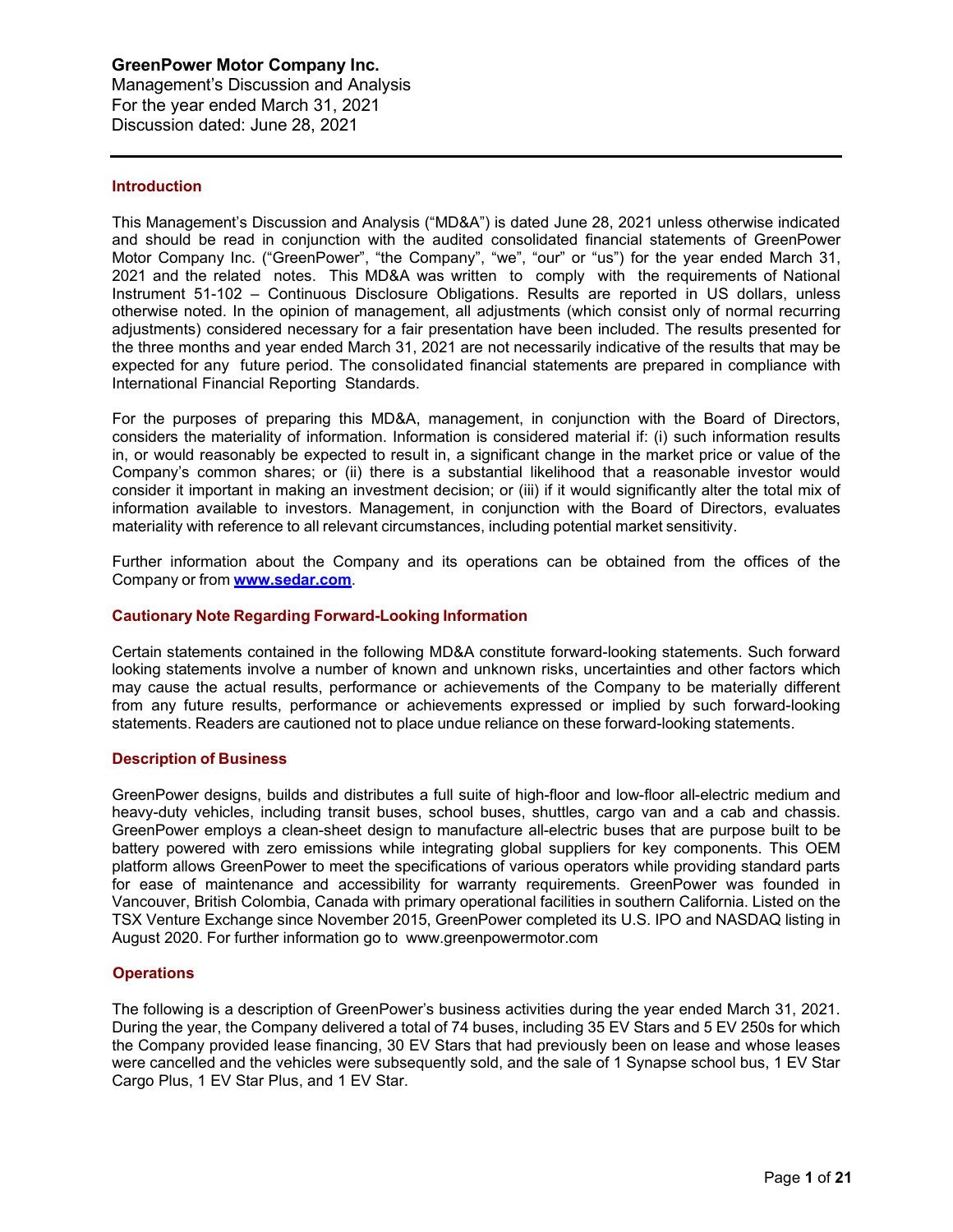Management's Discussion and Analysis For the year ended March 31, 2021 Discussion dated: June 28, 2021

Towards the end of our prior fiscal year and continuing into the first quarter, GreenPower's operations were temporarily curtailed in response to the COVID-19 pandemic and government stay in place orders. Further, the COVID-19 pandemic impacted the operation of certain of the Company's suppliers and contract manufacturers. Management undertook a number of steps during this period to retain financial liquidity and manage the impact of these events. Steps taken by management include: the temporary reduction in salaries of certain employees including a 30% salary reduction by the CEO, the temporary postponement of interest payments on convertible debentures held by insiders, the securing of funds and grants under programs offered in Canada and the US, including the SBA's Paycheck Protection Program, and pro-actively managing the Company's supply chain by securing critical parts and supplies in order to continue manufacturing electric vehicles.

During the quarter ended June 30, 2020, GreenPower achieved two important strategic milestones being the completion of Altoona testing for the EV Star, and the launch of the EV Star Cab and Chassis ("EV Star CC") product, while in the midst of managing through the many challenges presented by the COVID-19 pandemic. The EV Star passed the Altoona Test with an aggregate score of 92.2 which, as of the date of the test, made the EV Star the highest scoring medium-duty vehicle that had completed the test, and the only all-electric Class 4 vehicle to have passed the test. In addition, GreenPower can manufacture the EV Star in compliance with Buy America standards, which makes the EV Star eligible for purchase by US transit authorities that receive federal FTA funding. Management believes the combination of Altoona certification and the ability to manufacture a Buy America compliant vehicle offer significant competitive advantages to GreenPower in successfully deploying vehicles to transit authorities based in the US. During the first quarter GreenPower delivered a total of 18 EV Stars for which the Company provided lease financing, and which were accounted for as finance leases.

During the three-month period ended September 30, 2020, Greenpower delivered 20 EV Stars to Green Commuter, for which the company provided lease financing, and one all-electric school bus to Creative Bus Sales. During the quarter Greenpower also entered into a three-year dealership agreement with ABC Bus, Inc. covering the state of New York. With this dealership agreement, Greenpower and ABC Inc. can sell Greenpower's vehicles in the state of New York, which are eligible for several funding programs in the state including the NYSERDA program and the New York Voucher Incentive Program that provides incentives of up to \$100,000 for the purchase of Class 4 electric trucks and transit buses and up to \$90,000 for the purchase of Class 4 battery electric school buses and shuttle buses in the state.

On August 28, 2020 Greenpower completed the uplisting of its common shares to the Nasdaq stock exchange and priced an offering of common shares at \$20 per share, raising gross proceeds of \$37.7 million before underwriting fees and expenses. As part of the uplisting Greenpower completed a seven-for one share consolidation of its common shares, and after the uplisting the Company's shares ceased to trade on the OTCQB exchange, commenced trading on the Nasdaq exchange in the US under the ticker "GP", and continued to trade on the TSX-Venture exchange in Canada under the ticker "GPV". The use of proceeds raised during the offering was for the production of Greenpower's all-electric vehicles, product development, geographic expansion and for working capital. Consistent with this, immediately following the capital raise management engaged with suppliers and contract manufacturers to plan for an expansion of all-electric vehicle production of various models, including increasing production to 20 EV Stars per month and 5 B.E.A.S.T. school buses per month. The production of school buses has subsequently been increased to 10 per month. We anticipate that the increased production of both EV Stars and B.E.A.S.T. school buses will begin to deliver during the summer of 2021.

During the quarter ended December 31, 2020, Greenpower delivered 14 EV Stars to Green Commuter, for which the company provided lease financing, an EV Star and an EV Star Plus to ABC Bus, Inc. ("ABC"), GreenPower's dealer in the state of New York, and GreenPower delivered its first ever EV Star Cargo Plus to the City of Vancouver. ABC is currently using the EV Stars in demonstrations to potential customers in New York in an effort to build out a sales pipeline in the state. Greenpower's vehicles are eligible for several funding programs in New York including the NYSERDA program and the New York Voucher Incentive Program.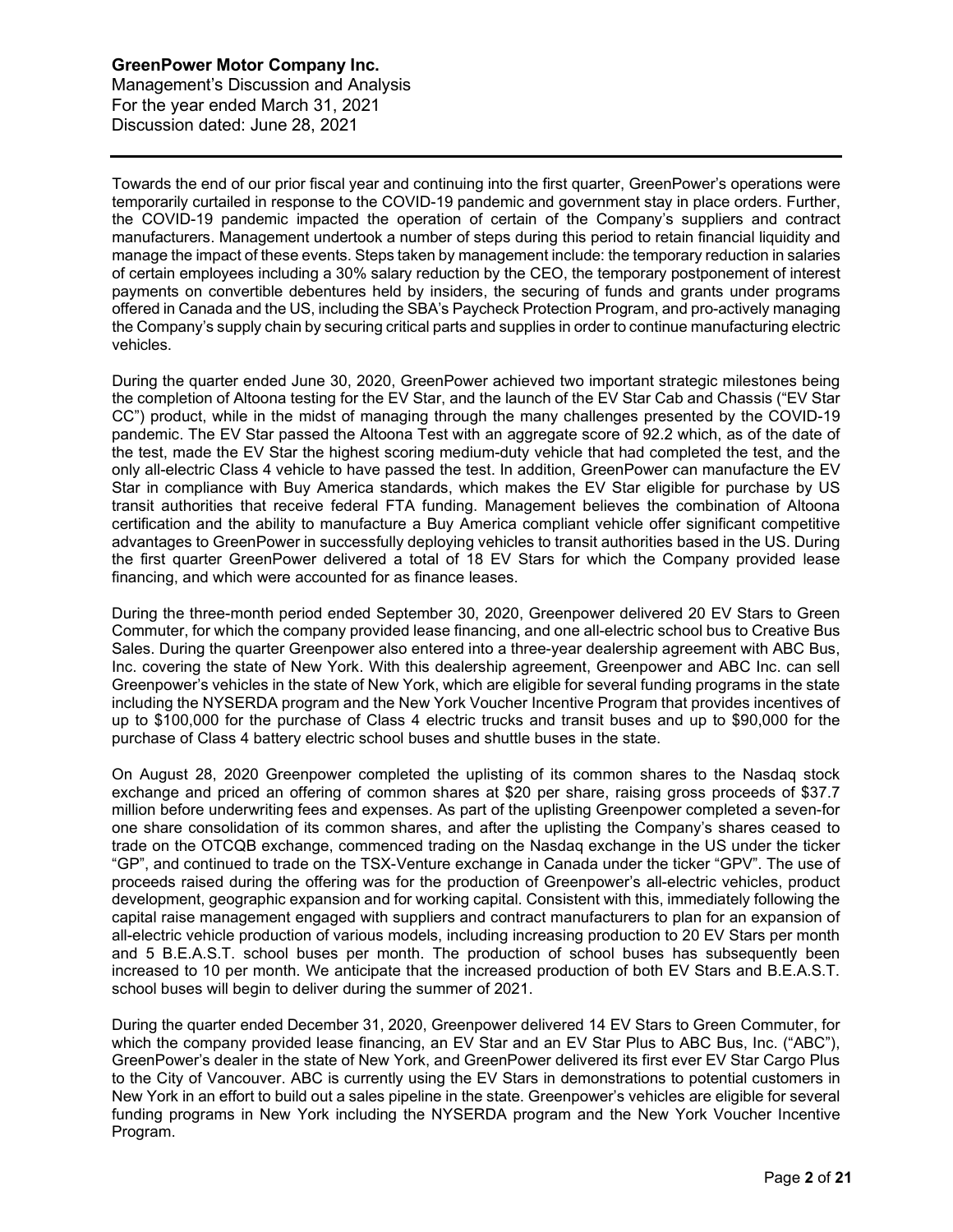Management's Discussion and Analysis For the year ended March 31, 2021 Discussion dated: June 28, 2021

During the fourth quarter ended March 31, 2021 Greenpower sold 30 vehicles to Zeem Solutions that were previously on lease, and for which Greenpower and the lessee mutually agreed to cancel the leases. The leases for these thirty vehicles were entered into in December 2019, June 2020, and September 2020. In addition, Greenpower delivered five EV 250's to Airline Coach Services ("ACS") which will be used as passenger shuttles at the LAX airport. This is a follow-on order to ACS, and Greenpower is proud to be expanding its relationship with an important customer, and for contributing to the reduction of green house gas emissions at LAX airport. Finally, Greenpower completed a sale of spare parts to the City of Porterville for the city's fleet of GreenPower EV 350's.

GreenPower's balance sheet improved significantly over the course of the year due to receipt of proceeds from the initial public offering to support the Nasdaq uplisting, from the conversion of convertible debentures, and from proceeds received from the exercise of warrants and stock options during the year. At year-end, Greenpower had working capital of \$30.8 million, a cash and restricted cash balance of \$15.2 million, total assets of \$39.6 million, total liabilities of \$3.5 million, shareholder's equity of \$36.2 million, and had an undrawn operating line of credit. This strong liquidity position enables Greenpower to continue its planned production for the foreseeable future, and has allowed Greenpower to expand its team, including several industry professionals with decades of experience in the medium and heavy-duty vehicle sector, both of which position Greenpower well for growth opportunities in the near-term.

After completion of the Nasdaq uplisting in September, management immediately began planning with its suppliers for increased production of school buses and the various models of EV Stars. The current run rate of production is approximately 20 of the various models of EV Stars per month, and 10 BEAST school buses per month, which was increased from 5 per month in the fall. The first batches of the increased EV Star production are being shipped, and we expect that the first batches of BEAST school buses will be arriving later in the summer.

As at March 31, 2021, the Company had:

- Three EV350's, two Synapse shuttles, two EV Stars, 9 vehicles and ancillary equipment classified as property and equipment on the balance sheet totaling \$1,023,164;
- Work in process inventory and production supplies representing EV Star's, EV 250's, BEAST Type D school buses and other miscellaneous parts and supplies totaling approximately \$10.0 million and;
- Finished goods inventory representing 7 EV Star Transit + ADA, 7 EV Star Cab and Chassis, 2 EV Stars, an EV 350 and charging stations totaling \$2.4 million.

## **Trends**

The Company does not know of any trends, commitments, events, or uncertainty that are expected to have a material effect on the Company's business, financial condition, or results of operations other than as disclosed herein under "Risk Factors" and the paragraph below.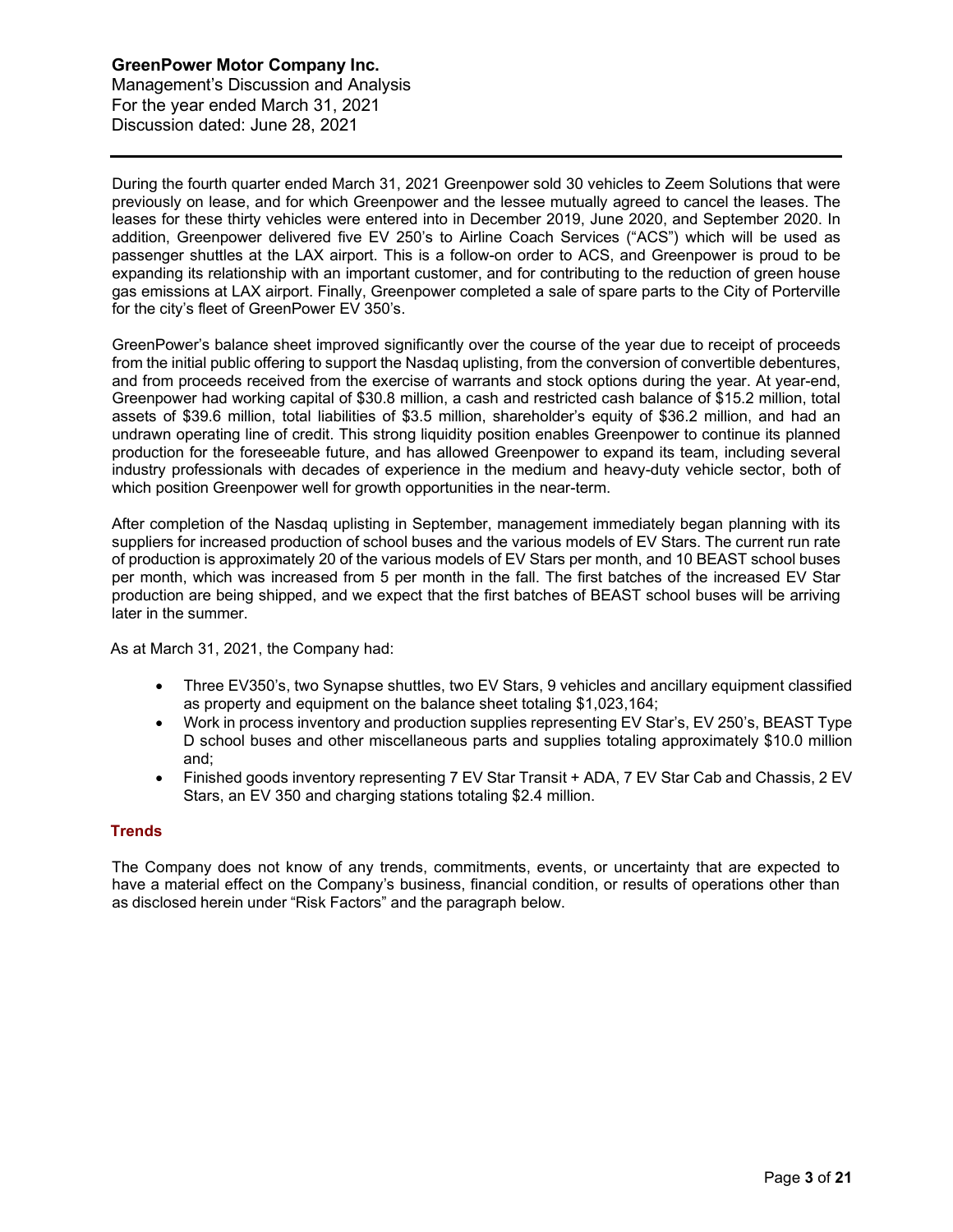Management's Discussion and Analysis For the year ended March 31, 2021 Discussion dated: June 28, 2021

## **Results of Operations**

## Year ended March 31, 2021

For the year ended March 31, 2021 the Company generated revenue of \$11,884,578 compared to \$13,500,403 for the previous year, a decrease of 12.0%. Cost of revenues of \$8,304,438 yielding a gross profit of \$3,580,140 or 30.1% of revenue. Revenue for the year was generated from the sale of 33 EV Stars, from the lease of 35 EV Stars, from the lease of 5 EV 250s, from lease income, and from the sale of chargers, and parts. Operating costs consist of administrative fees of \$3,747,761 relating to salaries, project management, accounting, and administrative services; transportation costs of \$161,017 which relate to the use of trucks, trailers, tractors as well as other operational costs needed to transport company products around North America; insurance expense of \$596,932; travel, accommodation, meals and entertainment costs of \$217,023 related to travel for project management, demonstration of company products, and trade shows; product development costs of \$939,949; sales and marketing costs of \$234,445; interest and accretion of \$1,598,588; professional fees of \$486,425 consisting of legal and audit fees; as well as noncash expenses including \$2,098,761 of share-based compensation expense, depreciation of \$437,263, and an allowance for credit losses of \$333,929. The remaining operating costs for the period amounted to \$325,324 in general corporate expenses, a foreign exchange loss of \$193,798 and a write down of assets of \$45,679 resulting in a consolidated net loss of \$7,836,754.

The consolidated total comprehensive loss for the year was impacted by \$21,169 of other comprehensive income as a result of the translation of the entities with a different functional currency than presentation currency.

#### Year ended March 31, 2020

For the year ended March 31, 2020 the Company generated revenue of \$13,500,403 compared to \$6,082,561 for the previous year, an increase of 122%. Cost of revenues of \$9,447,578 yielded a gross profit of \$4,052,825 or 30% of revenue. Revenue for the year was generated from the sale of 38 EV Stars, 4 Synapse school buses, and 2 EV 350s, the lease of 24 EV Stars, from lease income, and from the sale of parts and supplies. Operating costs consist of administrative fees of \$3,313,934 relating to salaries, project management, accounting, and administrative services; transportation costs of \$255,535 which relate to the use of trucks, trailers, tractors as well as other operational costs needed to transport company products around North America; insurance expense of \$396,684; travel, accommodation, meals and entertainment costs of \$348,524 related to travel for project management, demonstration of company products, and trade shows; product development costs of \$973,146; sales and marketing costs of \$549,750; interest and accretion of \$2,133,824; professional fees of \$303,541 consisting of legal and audit fees; as well as noncash expenses including \$308,106 of share-based compensation expense, depreciation of \$578,555, and an allowance for credit losses of \$46,447. The remaining operating costs for the period amounted to \$206,035 in general corporate expenses, a foreign exchange gain of \$439,209 and a write down of assets of \$223,919 resulting in a consolidated net loss of \$5,145,966.

The consolidated total comprehensive loss for the year was impacted by \$20,824 of other comprehensive loss as a result of the translation of the entities with a different functional currency than presentation currency.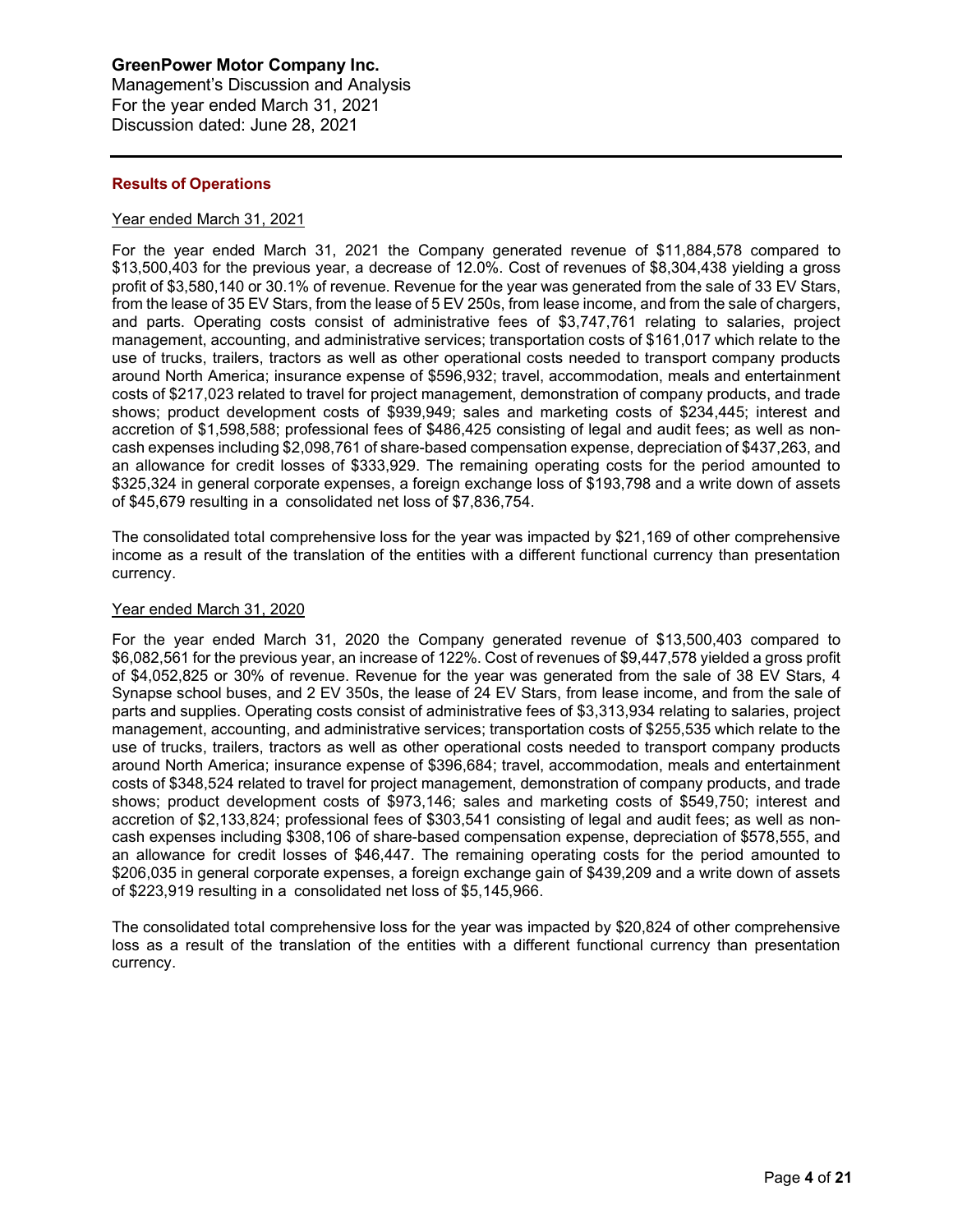#### **GreenPower Motor Company Inc.** Management's Discussion and Analysis

For the year ended March 31, 2021 Discussion dated: June 28, 2021

## Year ended March 31, 2019

For the year ended March 31, 2019 the Company generated revenue of \$6,082,561 compared to \$3,516,156 for the previous year, an increase of 73%. Cost of revenues of \$4,224,419 yielded a gross profit of \$1,858,142 or 31% of revenue. Revenue for the year relates primarily to the sale of 6 EV 350s to the City of Porterville, the sale of 2 EV Stars to Sacramento Regional Transit, the sale of 2 EV Stars to the University of California San Francisco, and the Sale of one EV Star to the Port of Oakland. The remaining revenue for the year was generated from lease income, accretion on the Promissory Note, and sales of vehicle chargers and other products which relate to income generated from the lease of two EV550's, one EV 350 and one EV 250. Operating costs consist of administrative fees of \$1,904,258 relating to salaries, project management, accounting, and administrative services; transportation costs of \$263,164 which relate to the use of trucks, trailers, tractors as well as other operational costs needed to transport company products around North America; insurance expense of \$241,824; travel, accommodation, meals and entertainment costs of \$298,328 related to travel for project management, demonstration of company products, and trade shows; product development costs of \$437,208; sales and marketing costs of \$417,111; interest and accretion of \$1,400,923; professional fees of \$324,577 consisting of legal and audit fees; as well as \$332,741 of non-cash share-based compensation expense and depreciation of \$516,208. The remaining operating costs for the period amounted to \$241,824 in general corporate expenses and a write down of assets of \$78,231 resulting in a consolidated net loss of \$4,544,151.

The consolidated total comprehensive loss for the year was impacted by \$23,691 of other comprehensive loss as a result of the translation of the entities with a different functional currency than presentation currency.

## Three months ended March 31, 2021

For the three-month period ended March 31, 2021 the Company generated revenues of \$4,378,131, cost of revenues of \$3,210,100 yielding a gross profit of \$1,168,031 , related to the sale of 30 EV Stars that were previously on lease, the delivery of 5 EV 250s for which the Company provided lease financing and which were accounted for as finance leases, and from the sale of spare parts. Operating costs consist of administrative fees of \$977,812 relating to salaries, project management, accounting, and administrative services; transportation costs of \$41,558 which related to the use of trucks, trailers, contractors as well as other operational costs needed to transport company products around North America; insurance expense of \$266,380; travel, accommodation, meals and entertainment costs of \$38,308 related to travel for project management, demonstration of company products, and trade shows; product development costs of \$296,164; interest and accretion of \$175,450; professional fees of \$210,448 consisting of legal and audit fees; as well as non-cash expenses including \$1,278,194 of share-based compensation expense, allowance for credit losses of \$338,818 and depreciation of \$82,150. Excluding a foreign exchange loss of \$69,256, the remaining operating costs for the period amounted to \$135,963 in general corporate expenses and a write down of assets of \$45,679, resulting in a consolidated net loss of \$2,788,149.

## Three months ended March 31, 2020

For the three-month period ended March 31, 2020 the Company generated revenues of \$642,401, cost of revenues of \$170,669 yielding a gross profit of \$471,732, related to the sale of 8 EV Stars that were previously on lease. Operating costs consist of administrative fees of \$1,080,793 relating to salaries, project management, accounting, and administrative services; transportation costs of \$77,808 which related to the use of trucks, trailers, contractors as well as other operational costs needed to transport company products around North America; insurance expense of \$124,750; travel, accommodation, meals and entertainment costs of \$107,982 related to travel for project management, demonstration of company products, and trade shows; product development costs of \$88,837; sales and marketing costs of \$293,539; interest and accretion of \$549,139; professional fees of \$97,956 consisting of legal and audit fees; as well as non-cash expenses including \$126,652 of share-based compensation expense, allowance for credit losses of \$46,447 and depreciation of \$116,338. Excluding a foreign exchange gain of \$439,209, the remaining operating costs for the period amounted to \$70,878 in general corporate expenses and a write down of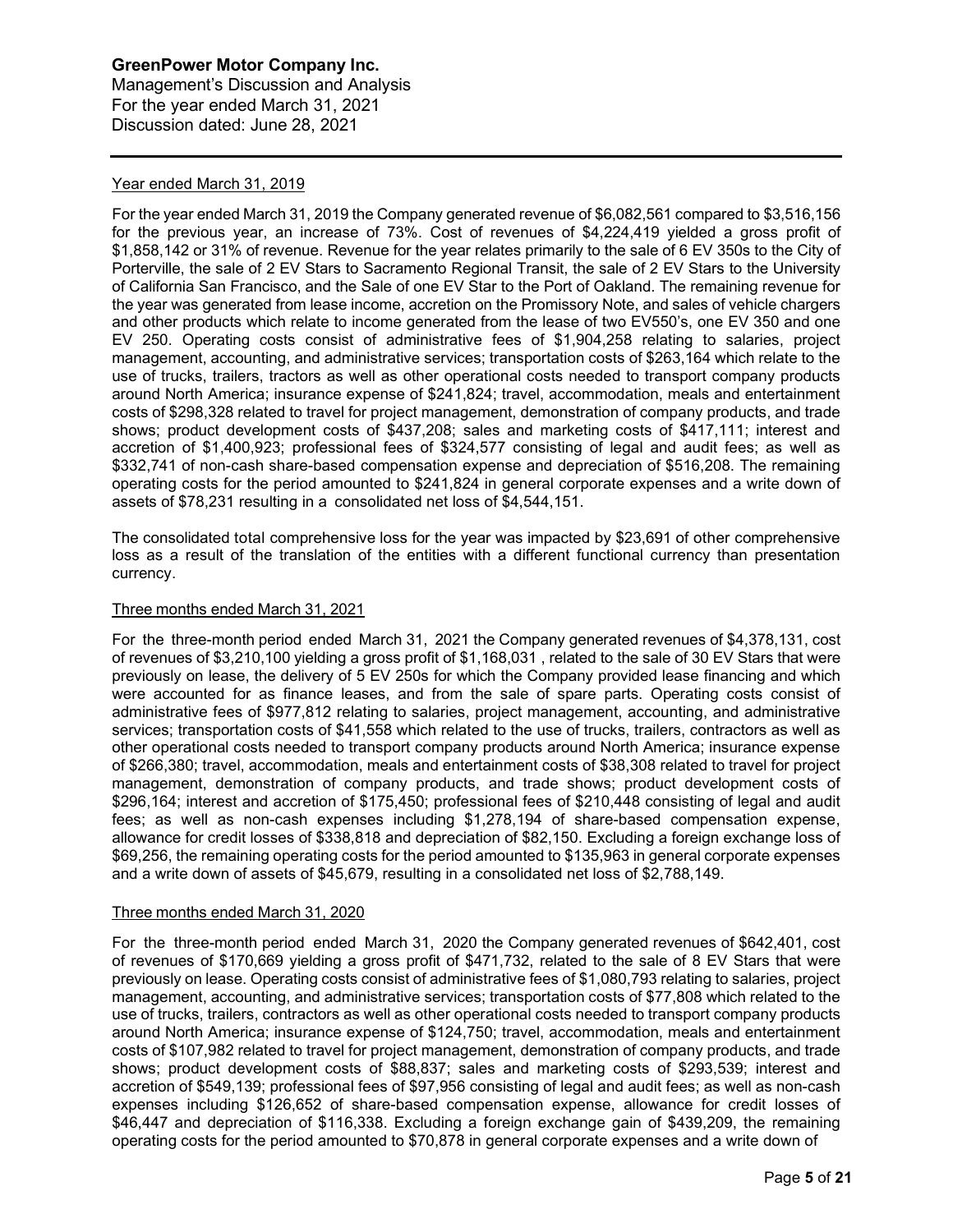Management's Discussion and Analysis For the year ended March 31, 2021 Discussion dated: June 28, 2021

assets of \$223,919, resulting in a consolidated net loss of \$2,114,027.

## Three months ended March 31, 2019

For the three-month period ended March 31, 2019 the Company generated revenues of \$2,486,669, cost of revenues of \$2,095,969 yielding a gross profit of \$390,700, primarily related to the sales of 3 EV 350s to the City of Porterville, 2 EV Stars to Sacramento Regional Transit, and one EV Star to the Port of Oakland. Gross profit for the quarter was negatively impacted by \$566,768 due to a change in accounting estimates for expected timing of testing of an EV 350 and application of HVIP vouchers to reduce the carrying amount of property plant and equipment. Operating costs consists of administrative fees of \$542,350 relating to salaries, project management, accounting, and administrative services; transportation costs of \$75,020 which related to the use of trucks, trailers, contractors as well as other operational costs needed to transport company products around North America; insurance expense of \$76,214; travel, accommodation, meals and entertainment costs of \$103,231 related to travel for project management, demonstration of company products, and trade shows; product development costs of \$158,792; sales and marketing costs of \$106,409; interest and accretion of \$428,668; professional fees of \$136,695 consisting of legal and audit fees; as well as \$93,750 of non-cash share-based compensation expense and depreciation of \$172,607. Excluding a foreign exchange gain of \$34,684, the remaining operating costs for the period amounted to \$7,183 in general corporate expenses resulting and a write down of assets of \$78,231, resulting in a consolidated net loss of \$1,553,766.

|                                              | Three Months Ended |              |   |                        |    |               |   |             |
|----------------------------------------------|--------------------|--------------|---|------------------------|----|---------------|---|-------------|
|                                              |                    |              |   | March 31, December 31, |    | September 30, |   | June 30,    |
|                                              |                    | 2021         |   | 2020                   |    | 2020          |   | 2020        |
| l Financial results                          |                    |              |   |                        |    |               |   |             |
| Revenues                                     | \$                 | 4,378,131    | S | 2,398,781              | S. | 2,835,411     | S | 2,272,255   |
| Income (loss) for the period                 |                    | (2,788,149)  |   | (2, 133, 105)          |    | (1,486,160)   |   | (1,429,337) |
| Basic and diluted earnings/(loss) per share* | S                  | $(0.13)$ \$  |   | $(0.11)$ \$            |    | $(0.09)$ \$   |   | (0.09)      |
| IBalance sheet data                          |                    |              |   |                        |    |               |   |             |
| Working capital (deficit)                    |                    | 30,808,375   |   | 31,310,393             |    | 32,477,352    |   | (707, 573)  |
| Total assets                                 |                    | 39,619,355   |   | 39,814,446             |    | 43,044,685    |   | 14,473,657  |
| Shareholders' equity                         |                    | 36, 152, 448 |   | 36,956,026             |    | 34,647,254    |   | (2,396,707) |

A summary of selected information for each of the last eight quarters is presented below:

|                                              | Three Months Ended |               |   |                        |    |               |   |             |  |
|----------------------------------------------|--------------------|---------------|---|------------------------|----|---------------|---|-------------|--|
|                                              |                    |               |   | March 31, December 31, |    | September 30, |   | June $30,$  |  |
|                                              |                    | 2020          |   | 2019                   |    | 2019          |   | 2019        |  |
| l Financial results                          |                    |               |   |                        |    |               |   |             |  |
| Revenues                                     | \$                 | 642.401       | S | 4,977,548              | S. | 5,430,503     | S | 2,449,951   |  |
| Income (loss) for the period                 |                    | (2, 114, 027) |   | (1,056,087)            |    | (712, 368)    |   | (1,263,484) |  |
| Basic and diluted earnings/(loss) per share* | \$                 | $(0.14)$ \$   |   | $(0.07)$ \$            |    | $(0.05)$ \$   |   | (0.09)      |  |
| IBalance sheet data                          |                    |               |   |                        |    |               |   |             |  |
| Working capital (deficit)                    |                    | 743,131       |   | 2,319,481              |    | 1,648,610     |   | 2,775,679   |  |
| Total assets                                 |                    | 13,207,679    |   | 16,811,834             |    | 14,515,250    |   | 15,620,864  |  |
| Shareholders' equity                         |                    | (1,174,956)   |   | 876,200                |    | 1,951,725     |   | 2,439,746   |  |

\* Based upon the weighted average number of shares issued and outstanding for the period, retroactively restated for the seven-for-one share consolidation completed on August 28, 2020.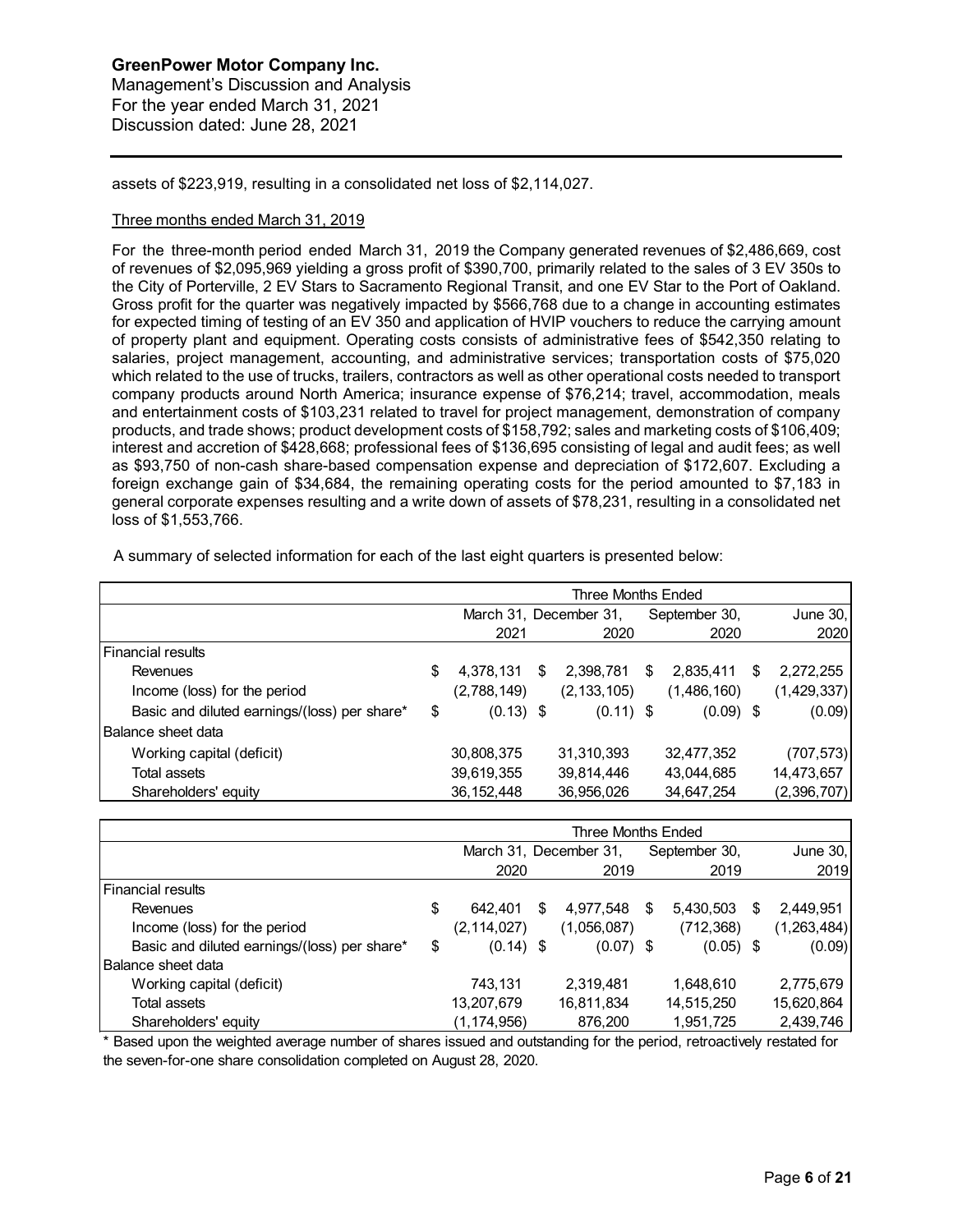Management's Discussion and Analysis For the year ended March 31, 2021 Discussion dated: June 28, 2021

The following table summarizes vehicle deliveries pursuant to vehicle leases and vehicle sales for the last eight quarters:

|                                        |           |          | For the three months ended |          |
|----------------------------------------|-----------|----------|----------------------------|----------|
|                                        | March 31, |          | December 31, September 30, | June 30, |
|                                        | 2021      | 2020     | 2020                       | 2020     |
| <b>Vehicle Sales</b>                   |           |          |                            |          |
| EV Star <sup>1</sup>                   | 30        | 3        | O                          | Ω        |
| School bus                             | O         | 0        |                            |          |
| Total                                  | 30        | 3        |                            | 0        |
| <b>Vehicle Leases</b>                  |           |          |                            |          |
| <b>EV 250</b>                          | 5         | $\Omega$ | n                          | 0        |
| EV Star (Original Lease) <sup>1</sup>  |           | 14       | 20                         | 18       |
| EV Star (Subsequent Sale) <sup>1</sup> |           | 0        | (6)                        | (11)     |
| Total                                  | 5         | 14       | 14                         |          |
|                                        |           |          |                            |          |
| <b>Total Deliveries</b>                | 35        | 17       | 15                         |          |

|                                        |           |      | For the three months ended |               |
|----------------------------------------|-----------|------|----------------------------|---------------|
|                                        | March 31, |      | December 31, September 30, | June 30,      |
|                                        | 2020      | 2019 | 2019                       | 2019          |
| <b>Vehicle Sales</b>                   |           |      |                            |               |
| <b>EV 350</b>                          |           | 0    |                            |               |
| EV Star <sup>1</sup>                   | 8         | 3    | 24                         | 3             |
| School bus                             |           | 2    | $\mathcal{P}$              | O             |
| Total                                  | 8         | 5    | 27                         | 4             |
| <b>Vehicle Leases</b>                  |           |      |                            |               |
| EV Star (Original Lease) <sup>1</sup>  | ŋ         | 30   |                            | 2             |
| EV Star (Subsequent Sale) <sup>1</sup> | ი         | (21) |                            |               |
| Total                                  | 0         | 9    | 0                          | $\mathcal{P}$ |
|                                        |           |      |                            |               |
| <b>Total Deliveries</b>                | 8         | 14   | 27                         | 6             |

1) - 30 EV Stars sold in the quarter ended March 30, 2021 were previously on leases that were entered into in December 2019 (13 EV Stars), June 2020 (11 EV Stars), and September 2020 (6 EV Stars). These 30 leases were cancelled during the quarter ended March 31, 2021 and the vehicles were subsequently sold. Leases associated with 8 EV Stars entered into during the quarter ended December 31, 2019 were cancelled during the quarter ended March 31, 2020 and the vehicles were subsequently sold.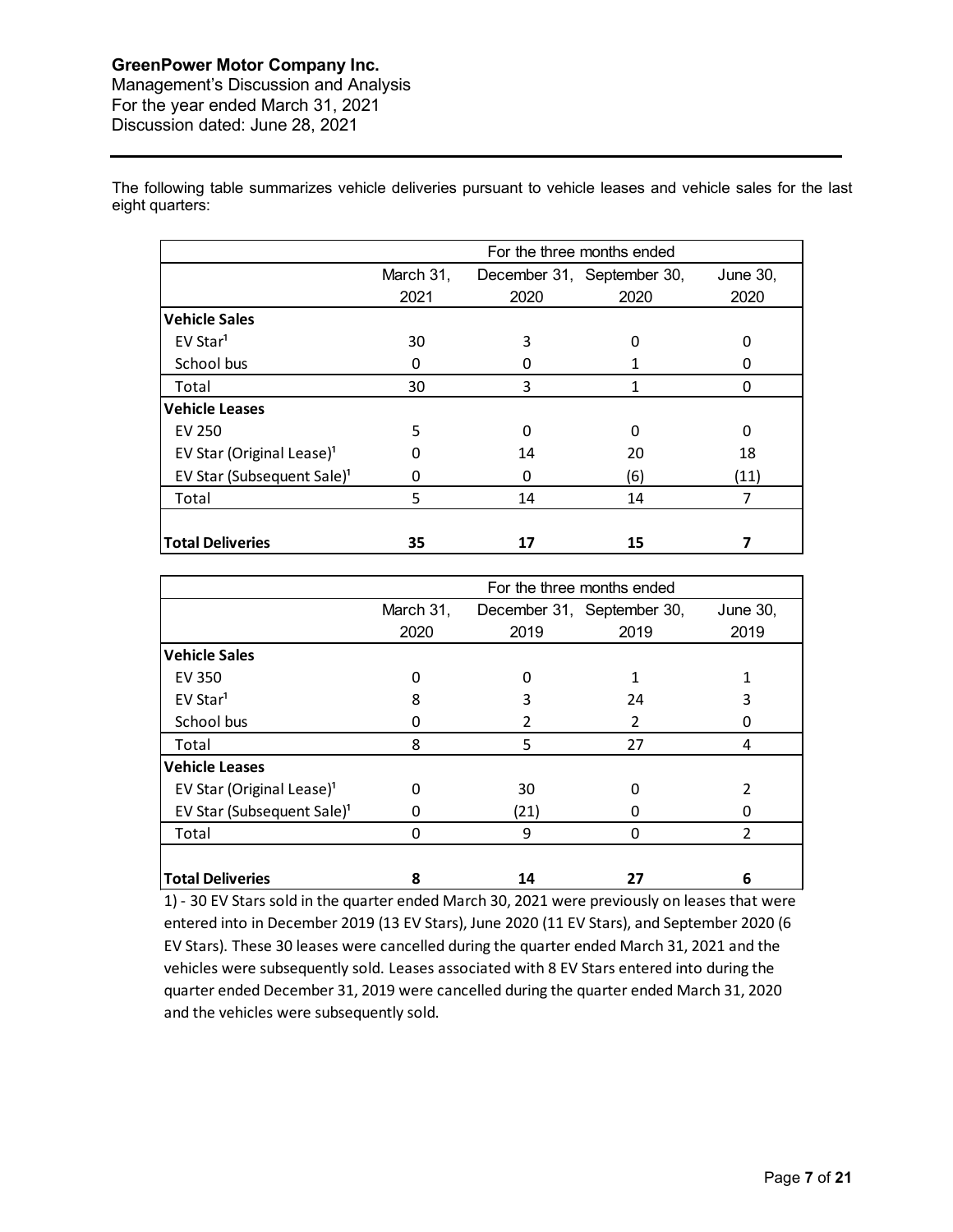Management's Discussion and Analysis For the year ended March 31, 2021 Discussion dated: June 28, 2021

The following tables summarize Total Cash Expenses for the last eight quarters:

|                                         |                             |    | For the three months ended |                 |    |               |
|-----------------------------------------|-----------------------------|----|----------------------------|-----------------|----|---------------|
|                                         | March 31, 2021              |    | Dec 31, 2020               | Sept 30, 2020   |    | June 30, 2020 |
| <b>Total Expenses</b>                   | \$<br>3,910,503             | \$ | 3,042,913                  | \$<br>2,369,878 | \$ | 2,047,921     |
| Less:<br>Depreciation                   | (82, 150)                   |    | (122, 881)                 | (117, 471)      |    | (114, 761)    |
| Accretion and accrued interest          | 65,482                      |    | (133, 759)                 | (160, 782)      |    | (153,006)     |
| Share-based payments                    | (1, 278, 194)               |    | (570, 798)                 | (117, 737)      |    | (132, 032)    |
| Amortization of deferred financing fees | (163, 105)                  |    | (161,099)                  | (153, 772)      |    | (150, 507)    |
| <b>Warranty Accrual</b>                 | (78, 019)                   |    | (136, 576)                 | (19, 891)       |    | (77, 377)     |
| Allowance for credit losses             | (338, 818)                  |    | (8, 278)                   | (20, 385)       |    | 33,552        |
|                                         |                             |    |                            |                 |    |               |
| <b>Total Cash Expenses (1)</b>          | \$<br>2,035,699             | \$ | 1,909,522                  | \$<br>1,779,840 | \$ | 1,453,790     |
|                                         |                             |    |                            |                 |    |               |
|                                         |                             |    | For the three months ended |                 |    |               |
|                                         | March 31, 2020 Dec 31, 2019 |    |                            | Sept 30, 2019   |    | June 30, 2019 |
| <b>Total Expenses</b>                   | \$<br>2,361,841             | \$ | 2,521,645                  | \$<br>2,104,506 | \$ | 1,986,880     |
| Less:                                   |                             |    |                            |                 |    |               |
| Depreciation                            | (116, 338)                  |    | (157, 970)                 | (160, 661)      |    | (143, 586)    |
| Accretion and accrued interest          | (232, 543)                  |    | (151, 525)                 | (133, 373)      |    | (129, 989)    |
| Share-based payments                    | (126, 652)                  |    | (34, 885)                  | (53,025)        |    | (93, 544)     |
| Amortization of deferred financing fees | (149, 864)                  |    | (157, 915)                 | (154, 883)      |    | (156, 732)    |
| <b>Warranty Accrual</b>                 | 20,494                      |    | (166, 662)                 | (136, 307)      |    | (38, 864)     |
| Allowance for credit losses             | (46, 447)                   |    |                            |                 |    |               |
| <b>Total Cash Expenses (1)</b>          | \$<br>1,710,491             | S  | 1,852,688                  | \$<br>1,466,257 | S  | 1,424,165     |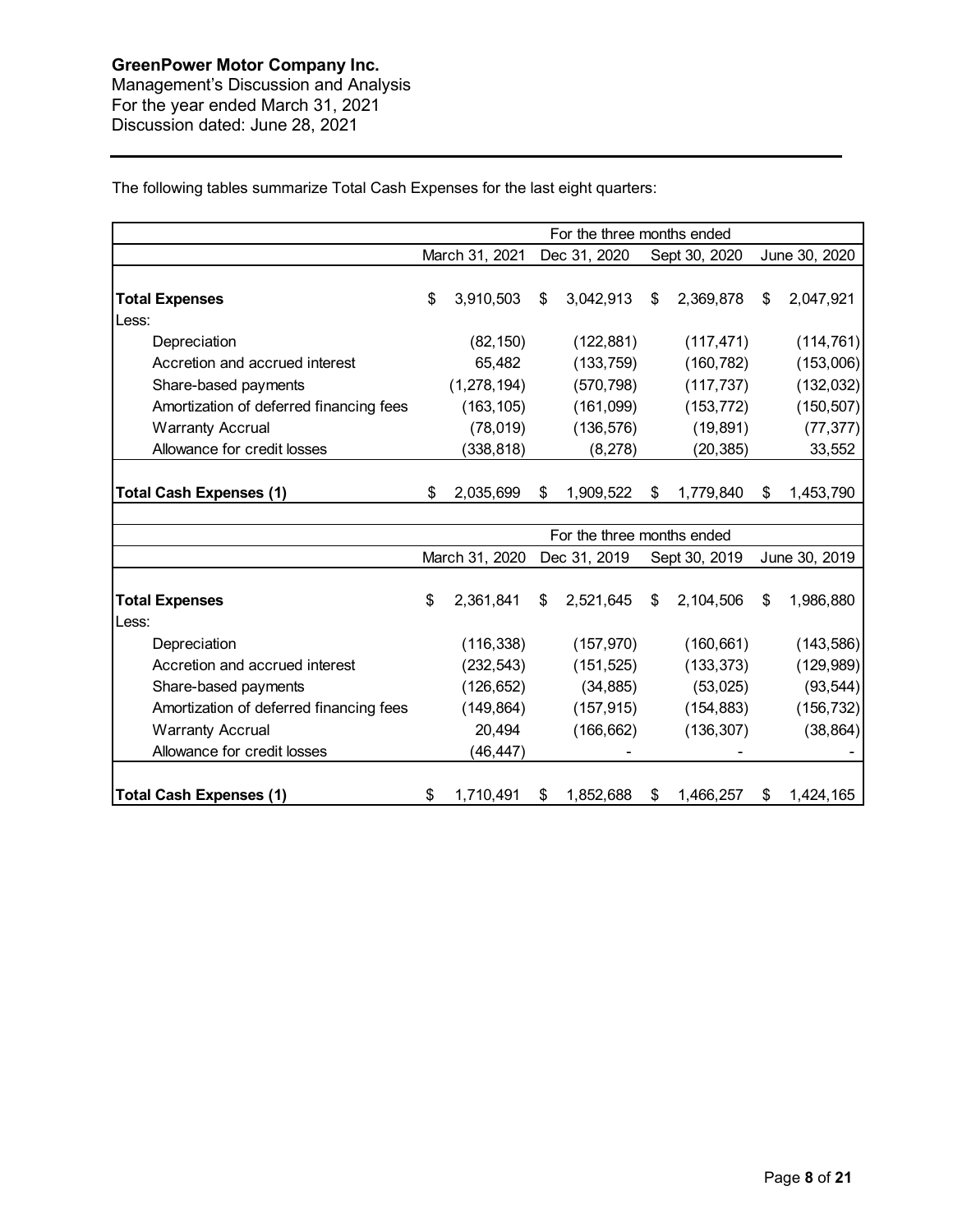Management's Discussion and Analysis For the year ended March 31, 2021 Discussion dated: June 28, 2021

The following tables summarize Adjusted EBITDA for the last eight quarters:

|                              | For the three months ended                      |                  |  |           |   |                                    |    |               |  |  |
|------------------------------|-------------------------------------------------|------------------|--|-----------|---|------------------------------------|----|---------------|--|--|
|                              | March 31, 2021<br>Sept 30, 2020<br>Dec 31, 2020 |                  |  |           |   |                                    |    | June 30, 2020 |  |  |
| Loss for the period<br>Plus: | \$                                              | $(2,788,149)$ \$ |  |           |   | $(2, 133, 106)$ \$ $(1, 486, 160)$ | \$ | (1,429,339)   |  |  |
| Depreciation                 |                                                 | 82,150           |  | 122,881   |   | 117,471                            |    | 114,761       |  |  |
| Interest and accretion       |                                                 | 175,450          |  | 362,230   |   | 505,589                            |    | 555,319       |  |  |
| Share-based payments         |                                                 | 1,278,194        |  | 570,798   |   | 117,737                            |    | 132,032       |  |  |
| Allowance for credit losses  |                                                 | 338,818          |  | 8,278     |   | 20,385                             |    | (33, 552)     |  |  |
| <b>Warranty Accrual</b>      |                                                 | 78,019           |  | 136,576   |   | 19,891                             |    | 77,377        |  |  |
|                              |                                                 |                  |  |           |   |                                    |    |               |  |  |
| <b>Adjusted EBITDA (1)</b>   | \$                                              | $(835,518)$ \$   |  | (932,343) | S | (705.087)                          | S  | (583,402)     |  |  |

|                             | For the three months ended |                |   |                                       |    |               |    |               |
|-----------------------------|----------------------------|----------------|---|---------------------------------------|----|---------------|----|---------------|
|                             |                            | March 31, 2020 |   | Dec 31, 2019                          |    | Sept 30, 2019 |    | June 30, 2019 |
| Loss for the period         | \$                         |                |   | $(2, 114, 027)$ \$ $(1, 056, 087)$ \$ |    | (712, 368)    | \$ | (1,263,484)   |
| Plus:                       |                            |                |   |                                       |    |               |    |               |
| Depreciation                |                            | 116,338        |   | 157.970                               |    | 160,661       |    | 143,586       |
| Interest and accretion      |                            | 549,139        |   | 574.031                               |    | 510,042       |    | 500,612       |
| Share-based payments        |                            | 126,652        |   | 34.885                                |    | 53,025        |    | 93,544        |
| Allowance for credit losses |                            | 46,447         |   |                                       |    |               |    |               |
| <b>Warranty Accrual</b>     |                            | (20, 494)      |   | 166,662                               |    | 188,554       |    | 38,864        |
| <b>Adjusted EBITDA (1)</b>  | \$                         | (1, 295, 945)  | S | (122,539)                             | \$ | 199.914       | S  | (486, 878)    |

## *(1) Non IFRS Financial Measures*

"Total Cash Expenses" as reflected above above reflects the total expenses of the Company (total sales, general and administrative costs including interest and accretion, and the foreign exchange gain or loss) excluding depreciation, accretion and accrued interest, share-based payments, amortization of deferred financing fees, warranty accrual and allowance for doubtful accounts. Total Cash Expenses is a measure used by the Company as an indicator of cash expenses that excludes the impact of certain non-cash charges. Therefore, Total Cash Expenses gives the investor information as to the ongoing cash expenses from the operations of the business. However, Total Cash Expenses is not a measure of financial performance under IFRS and should not be considered a substitute for other financial measures of performance. Total Cash Expenses as calculated by GreenPower may not be comparable to Total Cash Expenses as calculated and reported by other companies.

"Adjusted EBITDA" as reflected above reflects net income or loss before interest, taxes, share-based payments, depreciation and amortization, allowance for credit losses and warranty accrual. Adjusted EBITDA is a measure used by analysts and investors as an indicator of operating cash flow since it excludes the impact of movements in working capital items, non-cash charges and financing costs. Therefore, Adjusted EBITDA gives the investor information as to the cash generated from the operations of a business. However, Adjusted EBITDA is not a measure of financial performance under IFRS and should not be considered a substitute for other financial measures of performance. Adjusted EBITDA as calculated by GreenPower may not be comparable to Adjusted EBITDA as calculated and reported by other companies. The most comparable IFRS measure to Adjusted EBITDA is net income.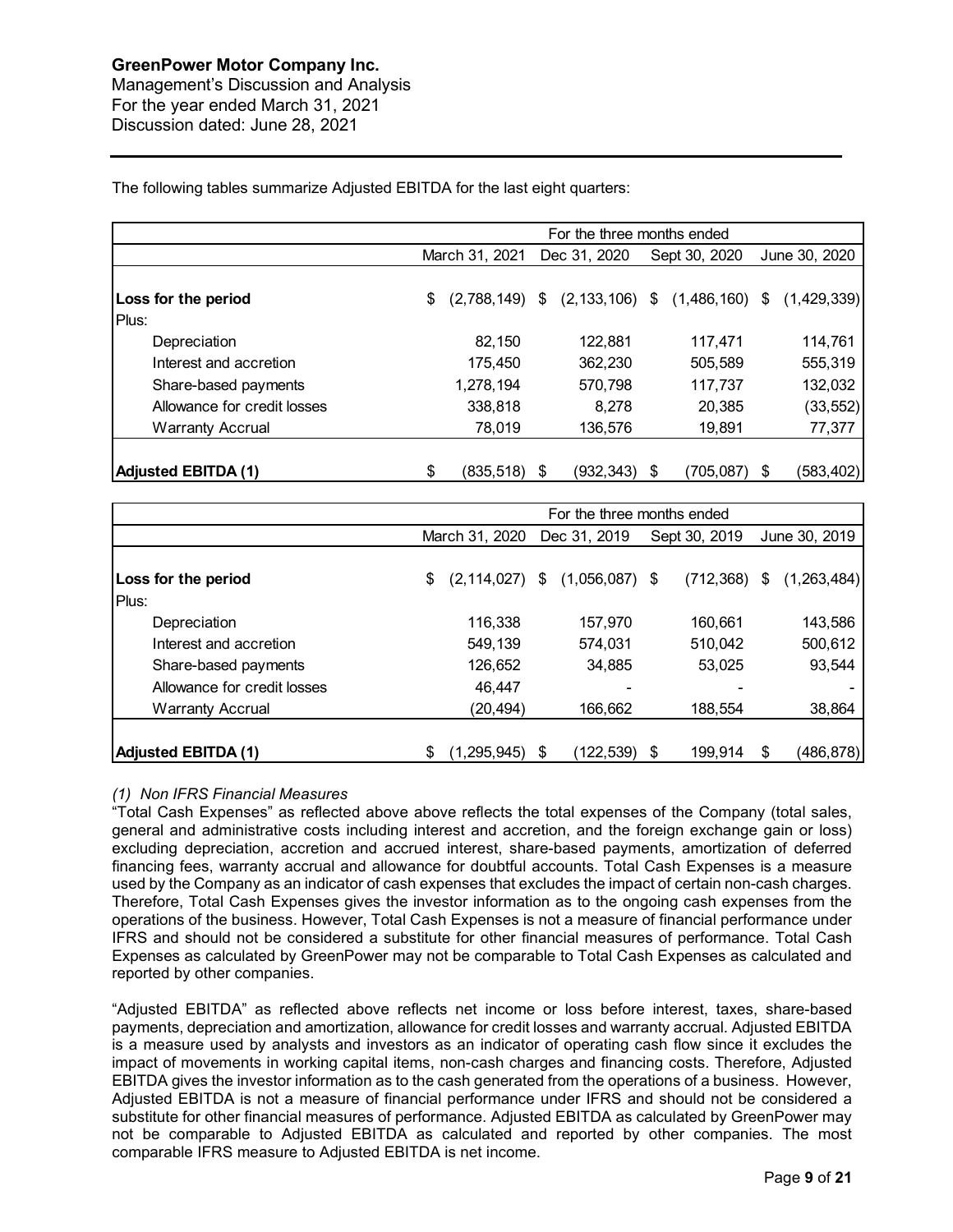Management's Discussion and Analysis For the year ended March 31, 2021 Discussion dated: June 28, 2021

## **Liquidity**

At March 31, 2021, the Company had a cash and restricted cash balance of \$15,207,948 and working capital of \$30,808,375. The Company's line of credit has a maximum credit limit of up to \$8,000,000 and amounts available on the line of credit in excess of \$5,000,000 are subject to margining requirements, and as at March 31, 2021 the Line of Credit had a drawn balance of nil. The Company manages its capital structure and makes adjustments to it based on available funds to the Company. The Company may continue to rely on additional financings and the sale of its inventory to further its operations and meet its capital requirements to manufacture EV vehicles, expand its production capacity and further develop its sales, marketing, engineering, and technical resources.

## **Capital Resources**

Year ended March 31, 2021 and up to the date of this report

Authorized: Unlimited number of common shares without par value Authorized: Unlimited number of preferred shares without par value

As at March 31, 2020 the Company had a total of CDN\$5,596,000 in convertible debentures outstanding, which were converted into 1,703,240 common shares during the year ended March 31, 2021. The convertible debentures all had an 8% interest rate, an initial term of four years, and effective interest rates ranging from 28.3% to 38.5%.

|           |                | Outstanding |       | Conversion |            | Converted        | Outstanding    |
|-----------|----------------|-------------|-------|------------|------------|------------------|----------------|
| Issue     | March 31, 2020 |             | Price |            | Shares on  | Amount           | March 31, 2021 |
| Date      |                | (\$CDN)     |       | (\$CDN)    | Conversion | (\$CDN)          | (\$CDN)        |
| 17-May-17 |                | 1,900,000   | -S    | 4.55       | 417.582    | $(1,900,000)$ \$ |                |
| 31-May-17 |                | 250,000     | Ŝ     | 4.55       | 54,945     | (250,000)        | ٠              |
| 25-Sep-17 |                | 1,476,000   | Ŝ     | 2.80       | 527,143    | (1,476,000)      |                |
| 12-Oct-17 |                | 1,970,000   | Ŝ     | 2.80       | 703,570    | (1,970,000)      | -              |
| Total     |                | 5,596,000   |       |            | 1,703,240  | $(5,596,000)$ \$ | ٠              |

During the year ended March 31, 2021 the following common shares were issued from the exercise of convertible debentures:

- 417,582 common shares were issued pursuant to the conversion of convertible debentures totaling CDN\$1,900,000 (issued on May 17, 2017) which were converted at a price of CDN\$4.55 per share;
- 54,945 common shares were issued pursuant to the conversion of convertible debentures totaling CDN\$250,000 (issued on May 31, 2017) which were converted at a price of CDN\$4.55 per share;
- 527,143 common shares were issued pursuant to the conversion of convertible debentures totaling CDN\$1,476,000 (issued on Sep 25, 2017) which were converted at a price of CDN\$2.80 per share;
- 703,570 common shares were issued pursuant to the conversion of convertible debentures totaling CDN\$1,970,000 (issued on October 12, 2017) which were converted at a price of CDN\$2.80 per share.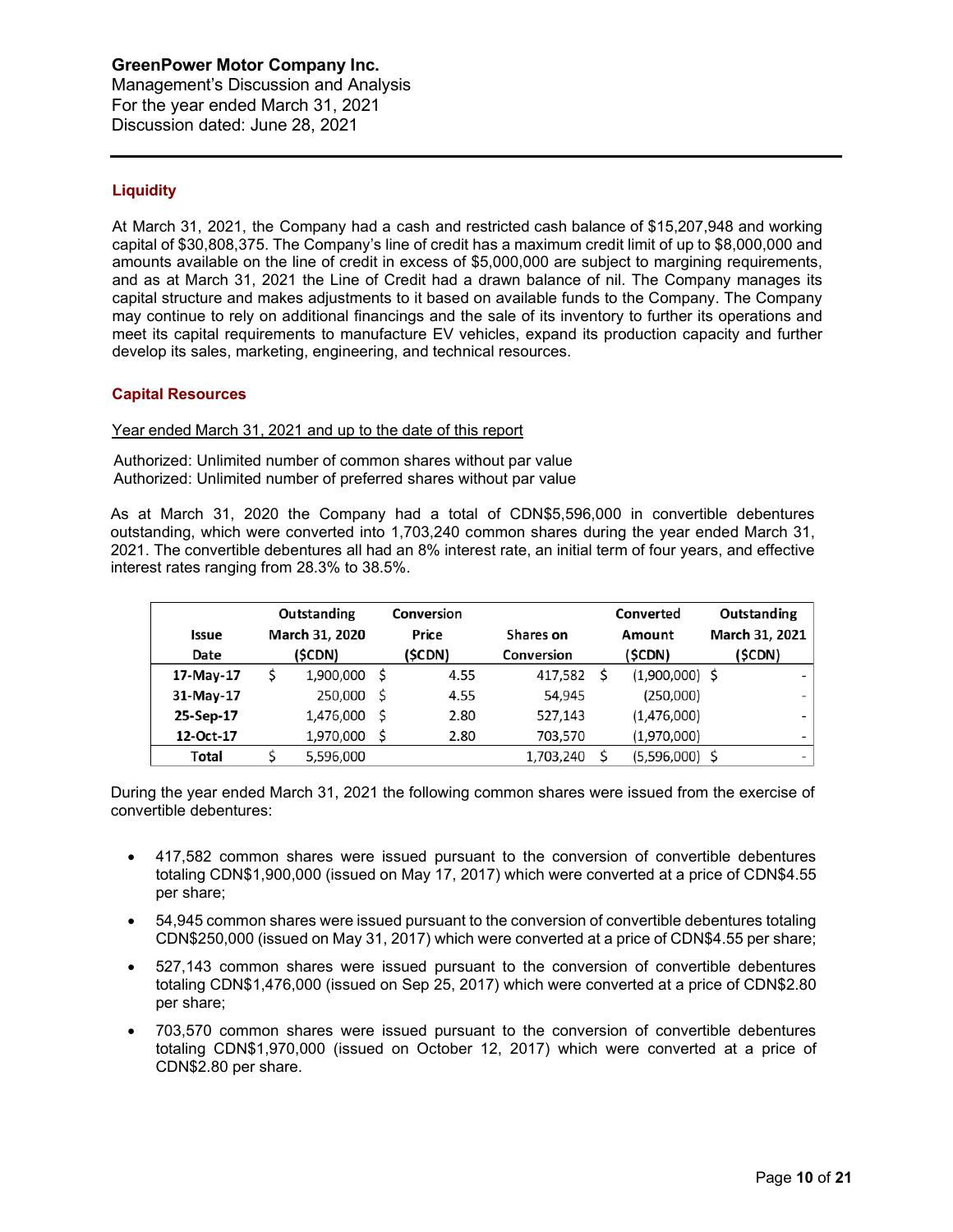Management's Discussion and Analysis For the year ended March 31, 2021 Discussion dated: June 28, 2021

The Company has an incentive stock option plan whereby it grants options to directors, officers, employees, and consultants of the Company. On May 14, 2019, the Company replaced the 2016 Plan with a Rolling Stock Option Plan (the "2019 Plan"). Under the terms of the 2019 Plan, the aggregate number of Options that can be granted under the 2019 Plan cannot exceed ten (10%) of the total number of issued and outstanding Shares, calculated on a non-diluted basis. The exercise price of options granted under the 2019 Plan may not be less than the minimum prevailing price permitted by the TSXV policies with a maximum term of 10 years.

The Company completed a seven-for-one share consolidation on August 28, 2020. All figures in this Note have been retroactively restated to give effect to this share consolidation.

On March 9, 2016, the shareholders approved the previous stock option plan which initially allowed for the issuance of up to 1,491,541 shares and which was subsequently further increased to allow up to 2,129,999 shares to be issued under the plan (the "2016 Plan").

The Company had the following incentive stock options granted under the 2019 Plan and the 2016 Plan that are issued and outstanding as at March 31, 2021:

|                                 | Exercise      | Balance        |         |                |            | Forfeited  | <b>Balance</b> |
|---------------------------------|---------------|----------------|---------|----------------|------------|------------|----------------|
| <b>Expiry Date</b>              | Price (CDN\$) | March 31, 2020 | Granted |                | Exercised  | or Expired | March 31, 2021 |
| May 26, 2020                    | \$<br>4.20    | 21,429         |         |                |            | (21, 429)  |                |
| July 10, 2020                   | \$<br>3.85    | 7,143          |         |                |            | (7, 143)   |                |
| February 4, 2021                | \$<br>2.45    | 57,143         |         | $\blacksquare$ | (57, 143)  |            |                |
| May 6, 2021                     | \$<br>2.45    | 74,286         |         | $\blacksquare$ | (62, 858)  | (11, 428)  |                |
| October 27, 2021                | \$<br>4.34    | 71,429         |         |                |            |            | 71,429         |
| February 2, 2022                | \$<br>5.25    | 65,286         |         |                |            |            | 65,286         |
| May 26, 2022                    | \$<br>5.25    | 148,214        |         |                |            |            | 148,214        |
| December 18, 2022               | \$<br>3.15    | 25,000         |         |                |            |            | 25,000         |
| May 4, 2023                     | \$<br>3.50    | 75,714         |         |                | (5, 357)   |            | 70,357         |
| November 30, 2023               | \$<br>3.01    | 50,000         |         |                |            |            | 50,000         |
| February 12, 2024               | \$<br>3.50    | 78,571         |         |                |            |            | 78,571         |
| January 30, 2022                | \$<br>2.59    | 25,000         |         | ۰              | (5, 357)   |            | 19,643         |
| January 30, 2025                | \$<br>2.59    | 319,286        |         |                | (5, 893)   | (3, 571)   | 309,822        |
| July 3, 2022                    | \$<br>4.90    |                |         | 14,286         | (7, 143)   |            | 7,143          |
| July 3, 2025                    | \$<br>4.90    |                |         | 51.429         | (1,786)    |            | 49,643         |
| November 19, 2025*              | \$<br>20.00   |                |         | 300,000        |            |            | 300,000        |
| December 4, 2025*               | \$<br>20.00   |                |         | 20,000         |            |            | 20,000         |
| Total outstanding               |               | 1,018,501      |         | 385,715        | (145, 537) | (43,571)   | 1,215,108      |
| Total exercisable               |               | 629,750        |         |                |            |            | 882,964        |
| Weighted Average                |               |                |         |                |            |            |                |
| Exercise Price (CDN\$)          |               | $$3.50$ \$     |         | 21.70          | \$2.65     | \$3.55     | \$9.35         |
| Weighted Average Remaining Life |               | 3.0 years      |         |                |            |            | 3.1 years      |

\* Exercise price in US\$

As at March 31, 2021, there were 874,148 stock options available for issuance under the 2019 plan.

During the year ended March 31, 2021, 48,929 options were forfeited or expired.

On July 3, 2020 the Company granted:

• 51,429 stock options to employees with an exercise price of CDN\$4.90 per share and with a term of 5 years, and which vest 25% after 4 months, and then 25% after years 1, 2, and 3, and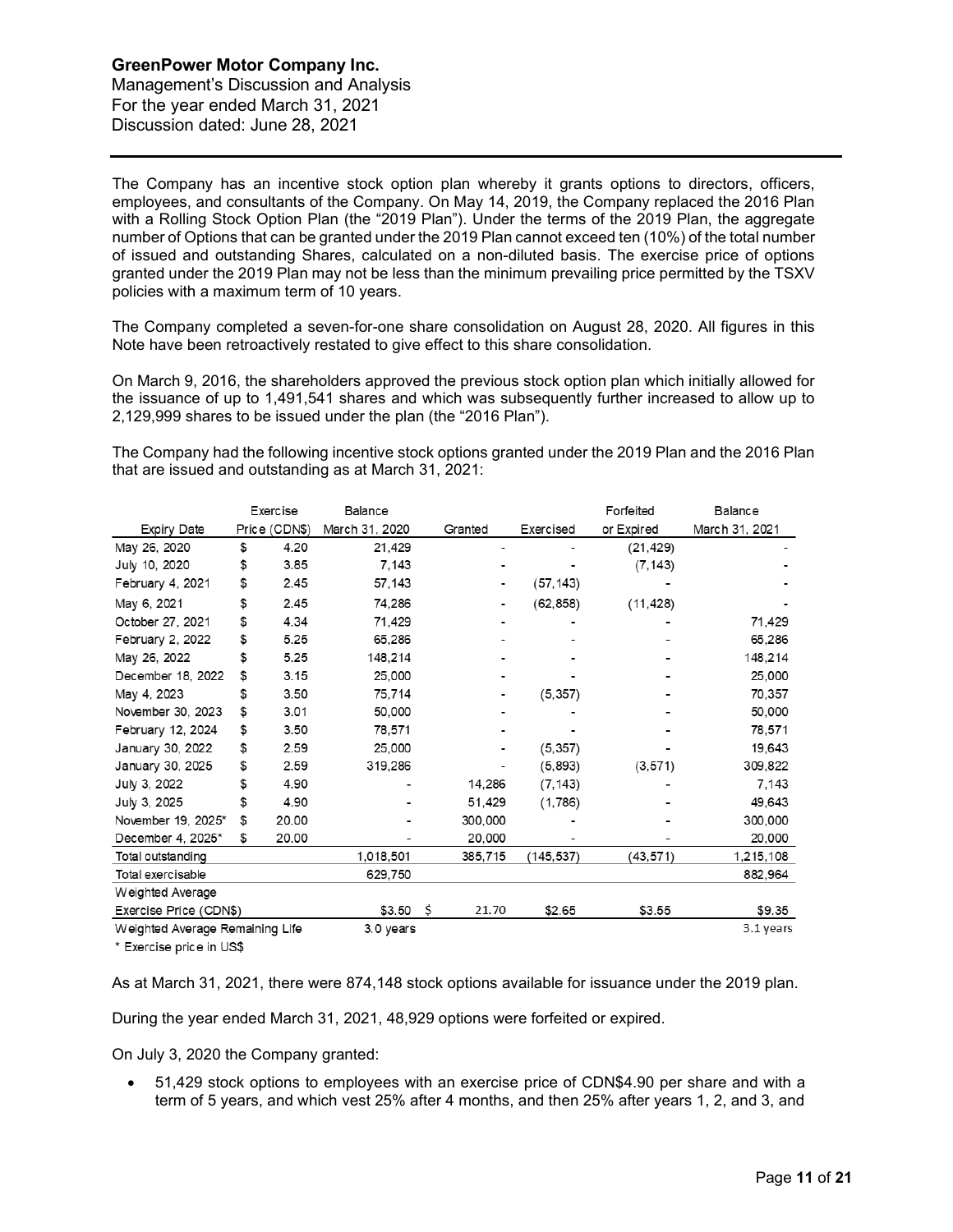• 14,286 stock options to a consultant (IR provider) with an exercise price of CDN\$4.90 per share and with a term of 2 years and which vest 25% at the end of every 3 months for a period of twelve months.

On November 19, 2020 the Company granted an aggregate of 300,000 stock options, with 100,000 granted to each of three of Greenpower's officers. The stock options have an exercise price of \$20.00 per share, a term of 5 years, and are exercisable 25% after four months, and 25% after the first, second and third year from the grant date.

On December 4, 2020 the Company granted an aggregate of 20,000 stock options, with 5,000 granted to each of the Company's four independent directors. The stock options have an exercise price of \$20.00 per share, a term of 5 years, and are exercisable at the end of every 3 months for a period of twelve months.

During the year ended March 31, 2021, 145,537 common shares were issued pursuant to the exercise of stock options.

During the year ended March 31, 2021, the Company incurred share-based compensation expense with a measured fair value of \$2,098,761. The fair value of the options granted and vested were recorded as share-based payments on the Consolidated Statements of Operations.

Subsequent to the year-end, on May 18, 2021 the Company granted 173,650 incentive stock options to employees of the Company, subject to the approval of the TSX Venture Exchange. The stock options are exercisable for a period of five years at a price of CDN\$19.62 per share, and vest 25% after each of four months, one year, two years, and three years after the grant date.

As at March 31, 2021, the Company had outstanding warrants, enabling the holders to acquire common shares as follows:

|                        | Exercise     |   | Balance        |    |                          |                |             | <b>Balance</b> |
|------------------------|--------------|---|----------------|----|--------------------------|----------------|-------------|----------------|
| <b>Expiry Date</b>     | Price        |   | March 31, 2020 |    | Issued                   | Exercised      | Expired     | March 31, 2021 |
| May 17, 2020           | CDN \$5.25   |   | 417,457        |    |                          |                | (417,457)   |                |
| May 31, 2020           | CDN \$5.25   |   | 54,929         |    |                          |                | (54, 929)   |                |
| October 17, 2020       | CDN \$7.70   |   | 44,500         |    |                          | (44, 498)      | (2)         |                |
| June 29, 2021          | CDN \$4.55   |   | 628,571        |    |                          |                |             | 628,571        |
| September 25, 2021     | CDN \$3.50   |   | 527,143        |    |                          | (36,071)       |             | 491,072        |
| October 12, 2021       | CDN \$3.50   |   | 775,000        |    |                          | (721,429)      |             | 53,571         |
| March 14, 2022         | CDN \$4.20   |   | 685,714        |    | -                        |                |             | 685,714        |
| May 6, 2023            | USD \$2.6677 |   | 866,510        |    |                          | (813, 475)     |             | 53,035         |
| May 8, 2023            | USD \$2.6677 |   | 70,258         |    |                          | (56, 555)      |             | 13,703         |
| Total outstanding      |              |   | 4,070,082      |    | $\overline{\phantom{a}}$ | (1,672,028)    | (472,388)   | 1,925,666      |
| Weighted Average       |              |   |                |    |                          |                |             |                |
| Exercise Price (CDN\$) |              | Ś | 4.06           | NА |                          | $3.65 \quad S$ | 5.25 $\,$ S | 4.06           |
| Weighted Average Life  |              |   | 1.7 years      |    |                          |                |             | 0.6 years      |

During the year ended March 31, 2021, a total of 472,388 warrants exercisable at CDN \$5.25 per share expired unexercised.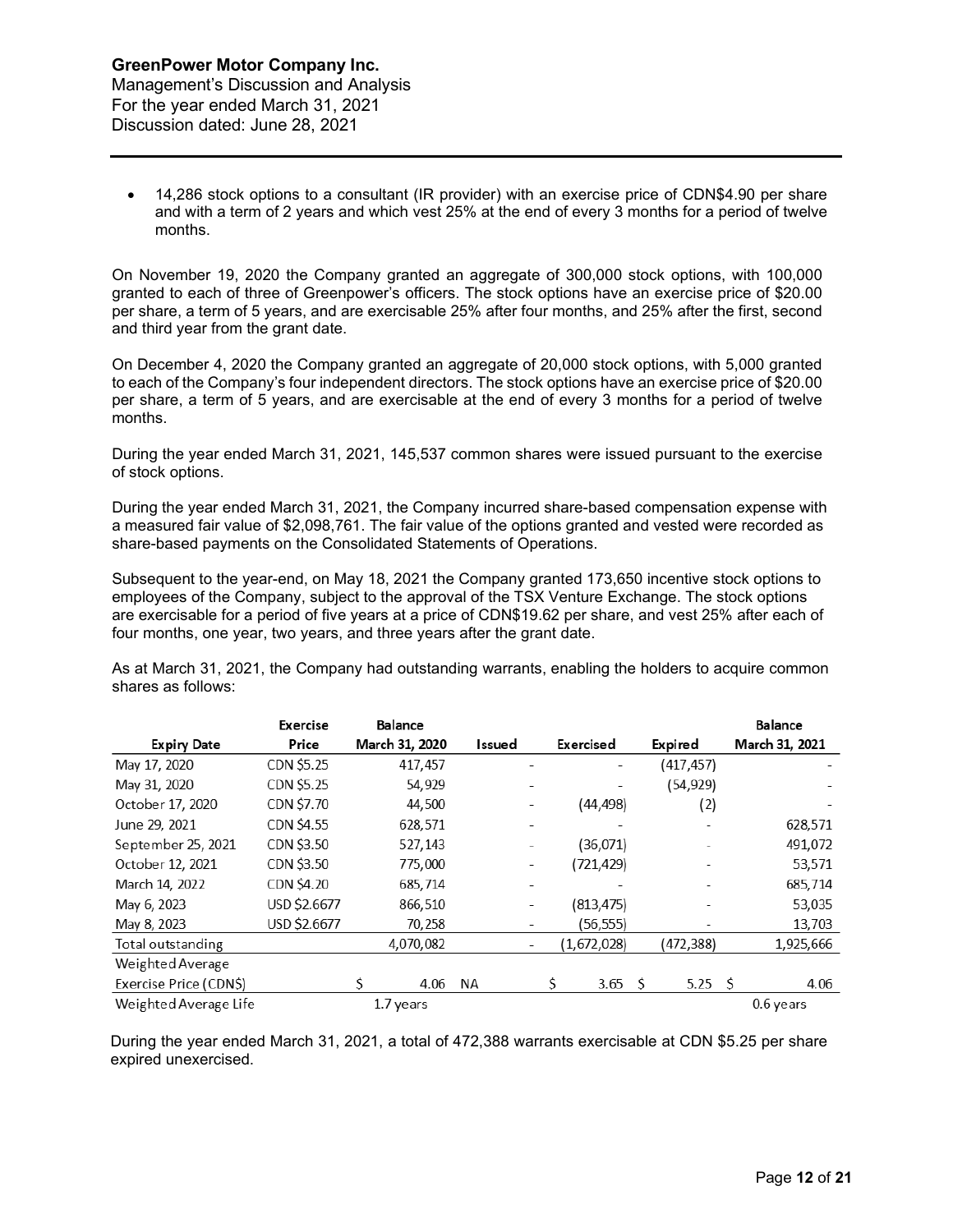Management's Discussion and Analysis For the year ended March 31, 2021 Discussion dated: June 28, 2021

During the year ended March 31, 2021 the Company issued the following common shares from the exercise of warrants:

- 44,498 common shares were issued at a price of CDN\$7.70 per share pursuant to the exercise of 44,498 warrants;
- 757,500 common shares were issued at a price of CDN\$3.50 per share pursuant to the exercise of 757,500 warrants, and
- 870,030 common shares were issued at a price of USD\$2.6677 per share pursuant to the exercise of 870,030 warrants.

## **Investing Activities**

#### For the year ended March 31, 2021

See the Operations and Capital Resources sections above for a summary of the Company activities during the year ended March 31, 2021.

## **Off-Balance Sheet Arrangements**

As of the date of this filing, the Company does not have any off-balance sheet arrangements that have, or are reasonably likely to have, a current or future effect on the results of operations or financial condition of the Company including, without limitation, such considerations as liquidity and capital resources that have not previously been discussed.

## **Related Party Transactions**

|                               |                |    | <b>For the Years Ended</b> |   |                |
|-------------------------------|----------------|----|----------------------------|---|----------------|
|                               | March 31, 2021 |    | March 31, 2020             |   | March 31, 2019 |
| Salaries and Benefits (1)     | 473,841        | -S | 455,067                    | S | 289,840        |
| Consulting fees (2)           | 251,007        |    | 263,750                    |   | 382,875        |
| Accommodation (3)             |                |    | 762                        |   | 49,895         |
| Truck and Trailer Rentals (4) | 5,749          |    | 98,943                     |   | 140,722        |
| Options Vested (5)            | 1,698,487      |    | 240,996                    |   | 252,804        |
| Total                         | 2,429,084      |    | 1,059,518                  |   | 1,116,136      |

A summary of compensation for directors, officers and key management personnel is as follows:

- 1) Salaries and benefits incurred with directors and officers are included in Administrative fees on the Consolidated Statements of Operations.
- 2) Consulting fees included in professional fees and sales and marketing on Consolidated Statements of Operations are paid to the current Chairman and CEO, the previous CEO and Director, and the previous CFO and current Director of the Company to provide accounting, and management consulting services, and includes Director's Fees paid to GreenPower's four independent directors.
- 3) Accommodation expense are paid to Stage Coach Landing, Inc., a company that the CEO and Chairman of GreenPower was previously an officer and director. These costs are expensed on the Consolidated Statements of Operations.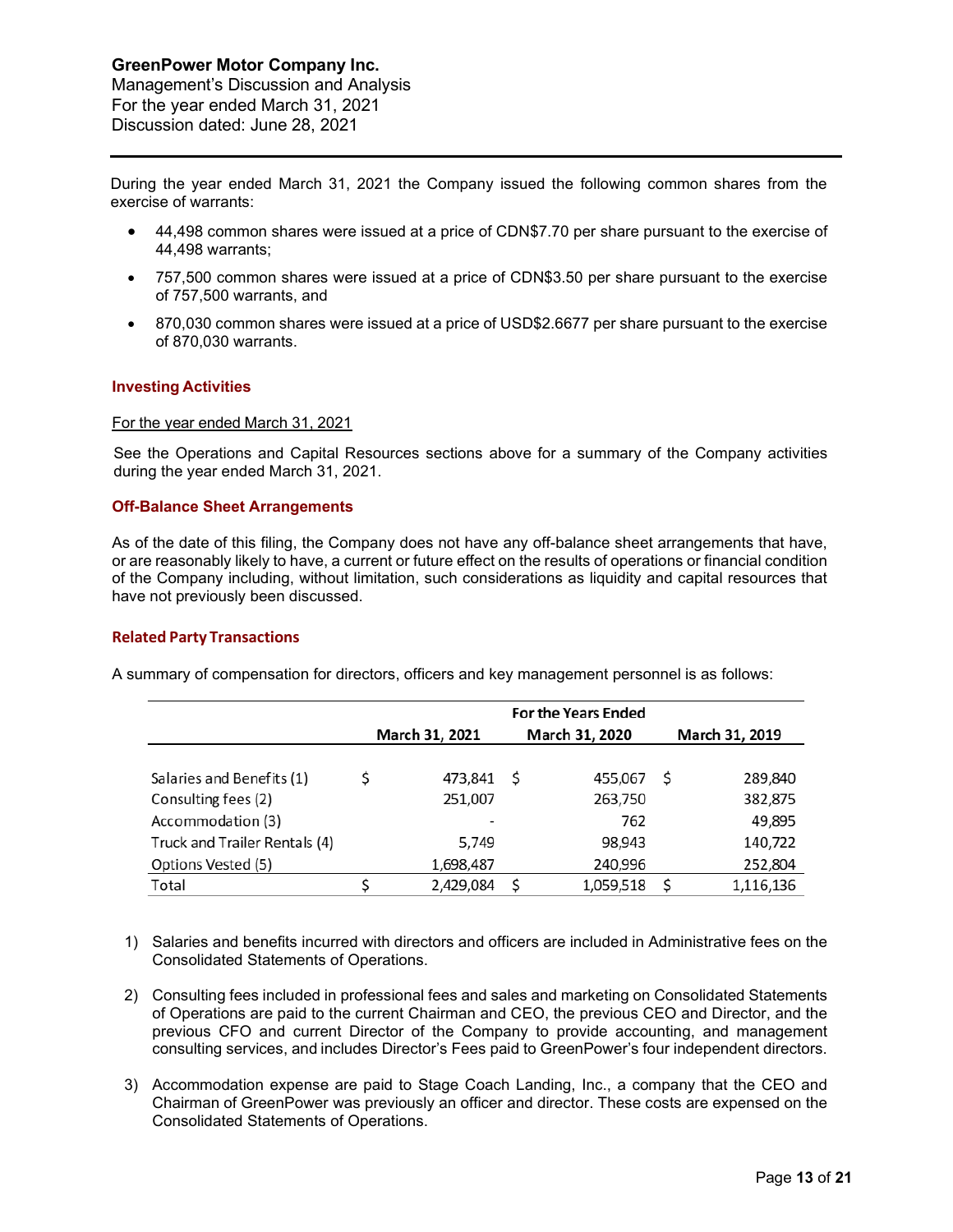- 4) Truck and trailer rental fees are paid to Maple Leaf Equipment Aircraft and Recovery Inc., a company that the CEO and Chairman of GreenPower was previously an officer and director and the former CEO of GreenPower is an officer and director. These costs are included in Transportation costs on the Consolidated Statements of Operations.
- 5) Amounts recognized for related party stock-based compensation are included in Share-based payments on the Consolidated Statements of Operations.

Accounts payable and accrued liabilities at March 31, 2021 included \$95,741 (March 31, 2020 – \$71,697) owed to officers, directors, and companies controlled by officers and directors, and shareholders, which is non-interest bearing, unsecured and has no fixed terms of repayment.

As at March 31, 2021, two companies beneficially owned by the Chairman and CEO of the Company had loans outstanding to the Company with a total value of CDN \$nil and USD \$nil (2020 – CDN \$3,185,000 and USD \$120,000). During the year ended March 31, 2021, the Company received loans totaling CAD\$50,000 and USD\$100,000 from companies beneficially owned by the CEO and Chairman. These loans were repaid in their entirety during the year ended March 31, 2021, and funds used to repay these loans were sourced from proceeds received from the exercise of warrants during the period.

A director of the Company and the Company's CEO and Chairman have each provided personal guarantees of \$2,510,000, or \$5,020,000 in total to support the Company's \$8 million operating line of credit. In consideration for these guarantees, during 2018 the Company issued 628,571 non-transferrable common share purchase warrants exercisable at an exercise price of CDN \$4.55 per share that expire on June 29, 2021 and during 2019 the Company issued 685,714 non-transferrable common share purchase warrants exercisable at an exercise price of CDN \$4.20 per share that expire on March 14, 2022.

During the year ended March 31, 2021 all of the remaining convertible debentures of the Company were converted into common shares, which included CDN\$3,125,000 (March 31, 2020 – CDN\$3,125,000) principal balance of convertible debentures owed to officers, directors and companies controlled by officers and directors which was converted into 882,555 common shares of the company during the year ended March 31, 2021.

These transactions were measured at the exchange amount, which is the amount agreed upon by the transacting parties.

## **New and Amended Standards**

## *Adoption of accounting standards*

The following new or amended standards were adopted during the year ended March 31, 2021:

#### IFRS 3 Definition of a Business

The amendment to IFRS 3 Definition of a Business clarifies the definition of a business to help determine whether a transaction results in an asset or a business acquisition.

The amendment to IFRS 3 Definition of a Business did not have an impact on the Consolidated Financial Statements of the Company for the year ended March 31, 2021.

## IAS 1 and IAS 8 Definition of Material

The amendments to IAS 1 and IAS 8 Definition of Material refined the definition of Material to make it easier and apply, to clarify that companies are required to disclose their material accounting policies rather than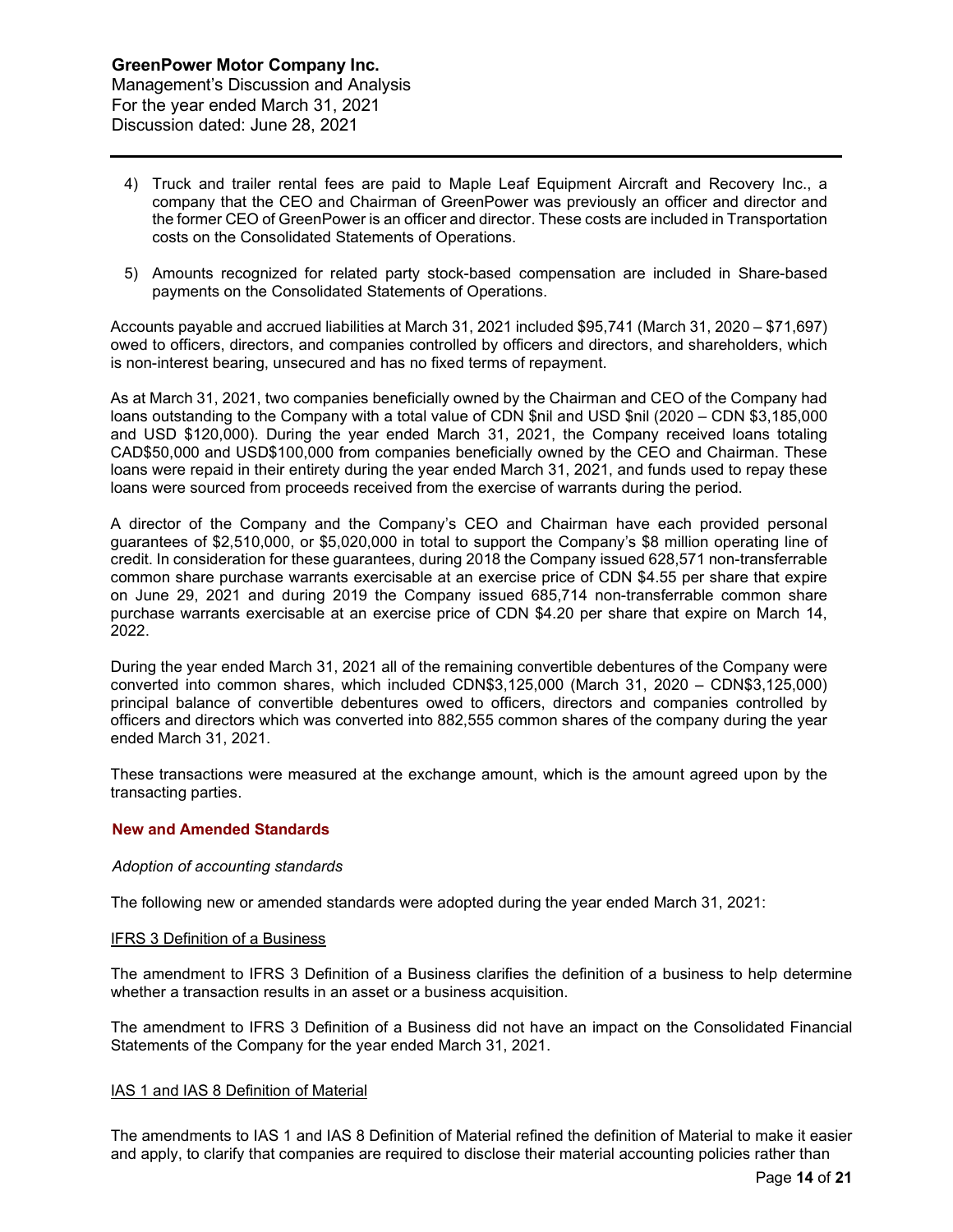**GreenPower Motor Company Inc.** Management's Discussion and Analysis For the year ended March 31, 2021 Discussion dated: June 28, 2021

their significant accounting policies, that accounting policies related to immaterial transactions, events or conditions are themselves immaterial and need not be disclosed, and that not all accounting policies that relate to material transactions, other events or conditions are themselves material to a company's financial statements. The amendments to IAS 1 and IAS 8 Definition of Material did not have an impact on the Consolidated Financial Statements of the Company for the year ended March 31, 2021.

#### IFRS 9, IAS 39 and IFRS 7 Interest Rate Benchmark Reform

The amendments to IFRS 9, IAS 39 and IFRS 7 Interest Rate Benchmark Reform have been issued to address uncertainties resulting from the reform of interbank offered rates and their impact on financial instruments that qualify for hedge accounting.

The amendments to IFRS 9, IAS 39 and IFRS 7 Interest Rate Benchmark Reform did not have an impact on the Consolidated Financial Statements of the Company for the year ended March 31, 2021.

#### *Future accounting pronouncements*

Certain new accounting standards and interpretations have been published by the IASB or the IFRS Interpretations Committee that are not mandatory for the March 31, 2021 reporting period.

The Company has reviewed new and revised accounting pronouncements that have been issued but are not yet effective. The Company has not early adopted any of these standards and is currently evaluating the impact, if any, that these standards might have on its consolidated financial statements.

## **Critical Accounting Estimates**

Significant assumptions about the future and other sources of estimation uncertainty that management has made at the end of the reporting period, that could result in a material adjustment to the carrying amounts of assets and liabilities, in the event that actual results differ from assumptions made, relate to, but are not limited to, the inputs used in the Black-Scholes option pricing model to measure share-based compensation, determination of the useful life of equipment, the carrying value of accounts receivable and the promissory note receivable and the associated allowance for credit losses, net realizable value of inventory, provision for warranty expense, and the \$nil provision for income taxes. Critical estimates used in the preparation of these accounting statements include but are not limited to the following:

#### *Critical accounting judgments*

- i. the determination of the discount rate to use to discount the promissory note receivable, finance lease receivable and lease liabilities;
- ii. the determination of the functional currency of each entity within the consolidated Company;
- iii. the Company's ability to continue as a going concern.
- iv. The classification of leases as either financial leases or operating leases;
- v. The determination that there are no material undisclosed matters requiring recognition on the financial statements as either a provision, a contingent liability, or a contingent asset; and
- vi. The identification of performance obligations in revenue contracts and the determination of when they are satisfied.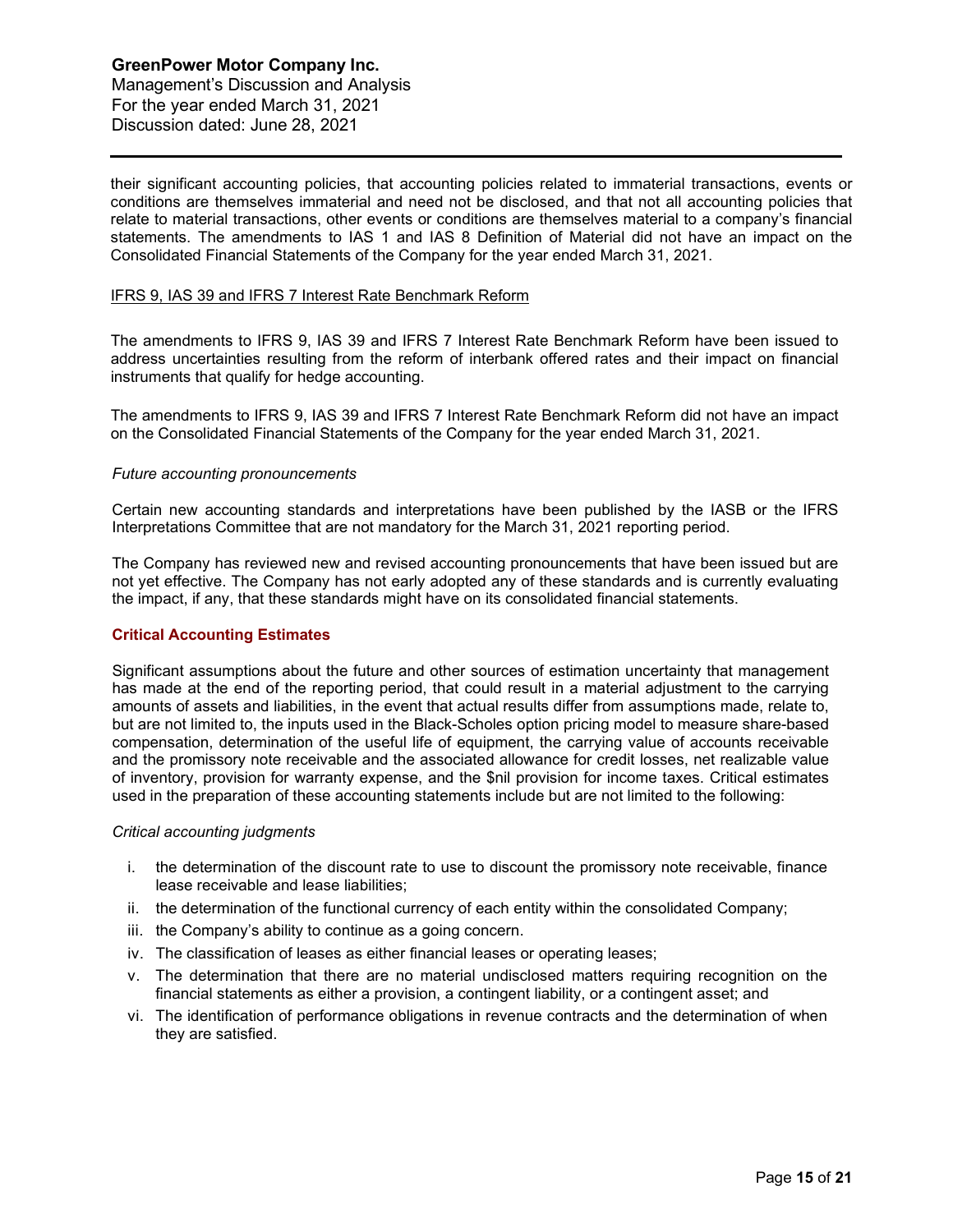Management's Discussion and Analysis For the year ended March 31, 2021 Discussion dated: June 28, 2021

## **Financial Instruments**

The Company's financial instruments consist of cash and restricted cash, accounts receivable, finance lease receivables, promissory note receivable, line of credit, accounts payable and accrued liabilities, note payable, loans payable to related parties, promissory note payable, convertible debentures, payroll protection loan, and lease liabilities. As at March 31, 2021, the Company had working capital of \$30,808,375.

The Company has exposure to the following financial instrument related risks.

## **Credit risk**

The Company's exposure to credit risk is on its cash, restricted cash, accounts receivable, promissory note receivable, and on its finance lease receivables. The maximum exposure to credit risk is their carrying amounts in the consolidated statement of Financial Statements.

Cash and restricted cash consists of cash bank balances held in major financial institutions in Canada and the United States with a high credit quality and therefore the Company is exposed to minimal risk. The Company assesses the credit risk of its account receivable, finance lease receivables and promissory note receivable at each reporting period end and on an annual basis. As at March 31, 2021 the Company recognized an allowance for credit losses of \$35,639 against its accounts receivable, and \$344,737 for its promissory note receivable.

## **Liquidity risk**

The Company tries to ensure that there is sufficient capital in order to meet short-term business requirements, after taking into account the Company's cash balances and available liquidity on the Company's \$8 million operating line of credit. The Company's cash is invested in bank accounts at major financial institutions in Canada and the United States and is available on demand. The Company will continue to rely on additional financings to further its operations and meet its capital requirements.

## **Market risks**

Market risk is the risk of loss that may arise from changes in market factors such as interest rates and foreign exchange. The Company is exposed to interest rate risk with respect to its Line of Credit.

The Company is exposed to foreign exchange risk as it conducts business in both the United States and Canada. Management monitors its foreign currency balances, but the Company does not engage in any hedging activities to reduce its foreign currency risk.

At March 31, 2021, the Company was exposed to currency risk through the following financial assets and liabilities in CDN Dollars.

| Cash                                     |    | 483.977    |
|------------------------------------------|----|------------|
| <b>Accounts Receivable</b>               | S  | 28.186     |
| <b>Promissory Notes Receivable</b>       | S. | 140,000    |
| Accounts Payable and Accrued Liabilities |    | (172, 641) |

The CDN/USD exchange rate as at March 31, 2021 was \$0.7952 (March 31, 2020 – \$0.7049). Based on the net exposure and assuming all other variables remain constant, a 10% change in the appreciation or depreciation of the Canadian dollar relative to the US dollar would result in a change of approximately \$38,132 to other comprehensive income/loss.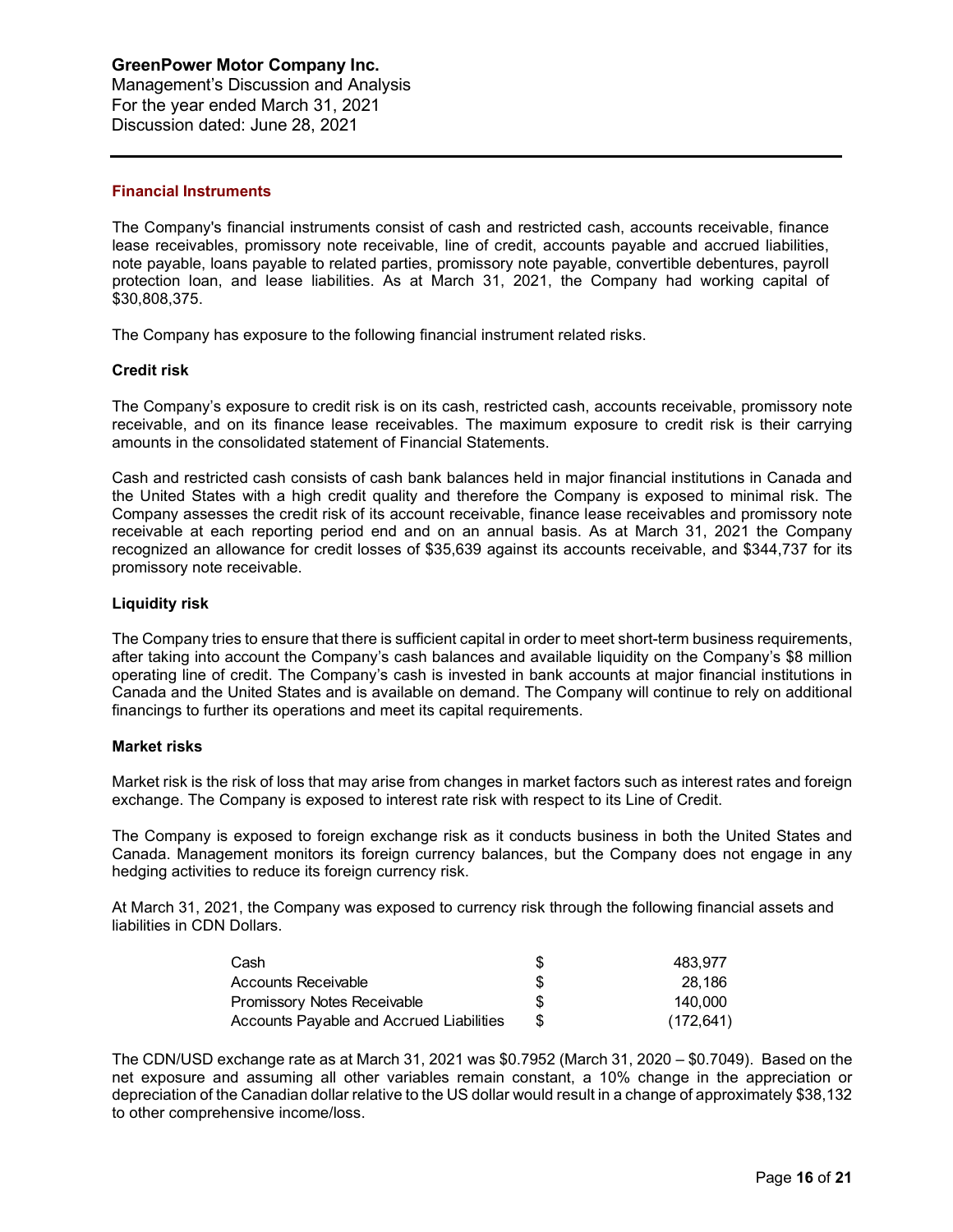Management's Discussion and Analysis For the year ended March 31, 2021 Discussion dated: June 28, 2021

## **Capital Management**

The Company's capital management objective is to obtain sufficient capital to develop new business opportunities for the benefit of its shareholders. To meet these objectives, management monitors the Company's ongoing capital requirements on specific business opportunities on a case-by-case basis. The capital structure of the Company consists of cash, operating line of credit, secured and unsecured promissory notes, convertible debentures and equity attributable to common shareholders, consisting of issued share capital and deficit.

During the second quarter the Company completed an initial public offering and concurrent private placement for gross proceeds of US\$37.7 million less underwriting discounts and offering costs. As at March 31, 2021, the Company had a cash and restricted cash balance of \$15,207,948 working capital of \$30,808,375, accumulated deficit of (\$31,625,388), and shareholder's equity of \$36,152,448. Subject to market conditions and other factors the Company may raise additional capital in the future to fund and grow its business for the benefit of shareholders. The Company is subject to externally imposed capital requirements with respect to its line of credit.

## **Outlook**

For the immediate future, the Company intends to:

- Complete production and delivery of several models of EV Stars and BEAST school buses currently in various stages of production;
- Deliver the remaining vehicles in finished goods inventory;
- Continue to expand assembly and manufacturing capabilities, including the recently announced increased production of BEAST school buses and several models of EV Stars;
- Continue to develop and expand sales opportunities and increase its sales backlog;
- Further develop its sales and marketing, engineering and technical resources and capabilities.

## **Capitalization and Outstanding Security Data**

The total number of common shares issued and outstanding is 20,892,560 as of March 31, 2021. There are no preferred shares issued and outstanding.

An incentive stock option plan was established for the benefit of directors, officers, employees and consultants of the Company. As of March 31, 2021, there are 1,215,108 options granted and outstanding. The total number of common share warrants outstanding as of the same date is 1,925,666.

As at June 28, 2021 the company had 21,521,131 issued shares, 1,388,758 options outstanding, and 1,297,095 warrants outstanding.

## **Internal Controls over Financial Reporting**

Management is responsible for establishing and maintaining internal controls over financial reporting ("ICFR"), as defined under rules adopted by the Canadian Securities Administrators. ICFR were designed under the supervision of the Chief Executive Officer ("CEO") and the Chief Financial Officer ("CFO"). The Company's ICFR are designed to provide reasonable assurance regarding the reliability of financial reporting and the preparation of Financial Statements for external purposes in accordance with IFRS. Management has adopted the "Internal Control – Integrated Framework 2013" ("COSO 2013") from the Committee of Sponsoring Organizations of the Treadway Commission. Management, under the supervision of the CEO and CFO, evaluated the design and operational effectiveness of the Company's ICFR as of March 31, 2021, in accordance with the criteria established in COSO 2013, and concluded that the Company's ICFR are effective. ICFR, no matter how well designed, have inherent limitations. Therefore, ICFR can provide only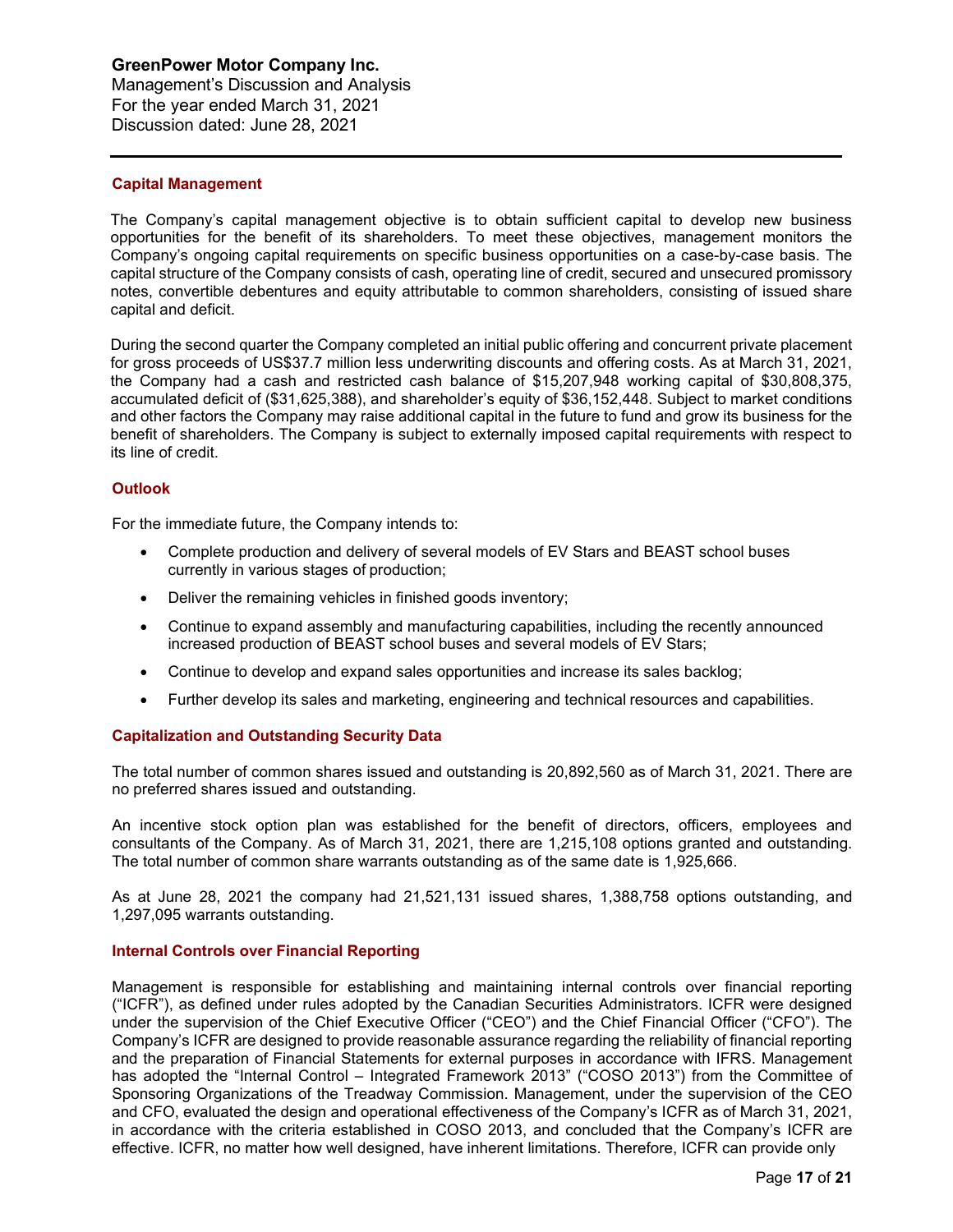Management's Discussion and Analysis For the year ended March 31, 2021 Discussion dated: June 28, 2021

reasonable assurance with respect to financial statement preparation and may not prevent or detect all misstatements. There have been no changes in our internal control over financial reporting during the quarter and year ended March 31, 2021 that have materially affected, or are reasonably likely to materially affect, our internal control over financial reporting.

## **Disclosure Controls**

Management is responsible for establishing and maintaining disclosure controls and procedures in order to provide reasonable assurance that material information relating to the Company is made known to them in a timely manner and that information required to be disclosed is reported within time periods prescribed by applicable securities legislation. There are inherent limitations to the effectiveness of any system of disclosure controls and procedures, including the possibility of human error and the circumvention or overriding of the controls and procedures. Accordingly, even effective disclosure controls and procedures can only provide reasonable assurance of achieving their control objectives. The Company's CEO and CFO have concluded that disclosure controls and procedures as at March 31, 2021 were effective.

## **Risk Factors**

Investing in the common shares of the Company involves risk. Prospective investors should carefully consider the risks described below, together with all of the other information included in this MD&A before making an investment decision. If any of the following risks actually occurs, the business, financial condition or results of operations of the Company could be harmed. In such an event, the trading price of the common shares could decline and prospective investors may lose part or all of their investment.

## Operational Risk

The Company is exposed to many types of operational risks that affect all companies. Operational risk is the risk of loss resulting from inadequate or failed internal processes, people and/or systems. Operational risk is present in all of the Company's business activities, and incorporates exposure relating to fiduciary breaches, product liability claims, product recalls, regulatory compliance failures, legal disputes, business disruption, technology failures, business integration, damage to physical assets, employee safety, dependence on suppliers, foreign exchange fluctuations, insurance coverage and rising insurance costs. Such risks also include the risk of misconduct, theft or fraud by employees or others, unauthorized transactions by employees, operational or human error or not having sufficient levels or quality of staffing resources to successfully achieve the Company's strategic or operational objectives.

The occurrence of an event caused by an operational risk that is material could have a material adverse effect on the Company's business, financial condition, liquidity and operating results.

## COVID-19 Global Pandemic

The Company faces risks from the COVID-19 global pandemic which has had, and may continue to have, a material adverse impact on our business and financial condition. While we have recently seen a gradual reopening of the economy, and a resumption of travel and sales activity, this activity is not at the level it was prior to the pandemic and the future impact of the COVID-19 global pandemic is inherently uncertain, and may negatively impact the financial ability of our customers to purchase vehicles from us, of our suppliers' ability to deliver products used in the manufacture of our all-electric vehicles, in our employees' ability to manufacture our vehicles and to carry out their other duties in order to sustain our business, and in our ability to collect certain receivables owing to us, among other factors. These factors may continue to have a negative impact on our financial results, operations, outlook, goals, growth prospects, cash flows, liquidity and share price, and the potential timing, severity, and ultimate duration of any potential negative impacts is uncertain.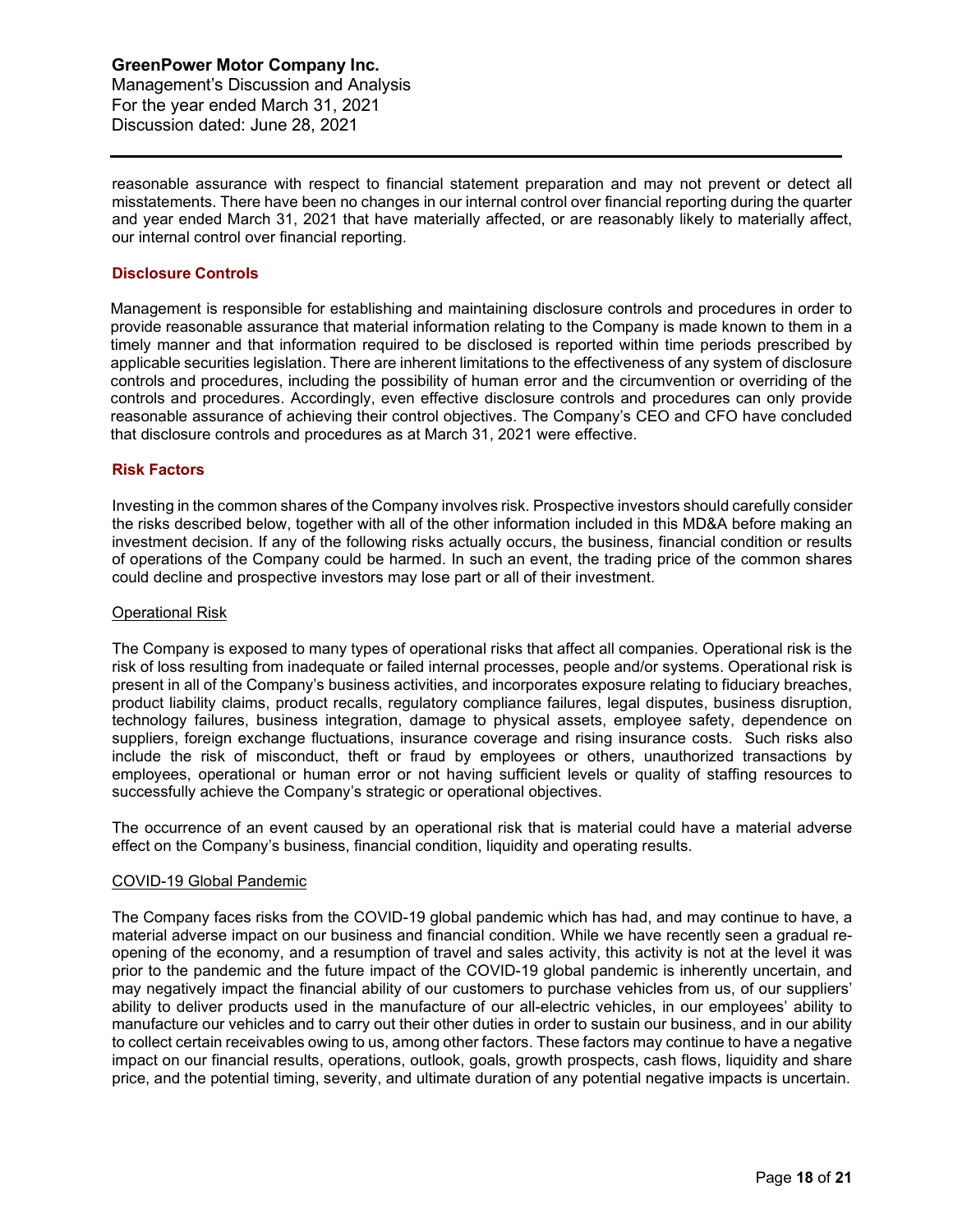Management's Discussion and Analysis For the year ended March 31, 2021 Discussion dated: June 28, 2021

## No Operating History

The Company has not paid any dividends and may not produce earnings or pay dividends in the immediate or foreseeable future.

## Reliance on Management

The Company is relying solely on the past business success of its directors and officers. The success of the Company is dependent upon the efforts and abilities of its directors, officers and employees. The loss of any of its directors, officers or employees could have a material adverse effect upon the business and prospects of the Company.

## Volatile Operating Results

Our orders with our customers generally require time-consuming customization and specification. We incur significant operating expenses when we are building a bus prior to sale or designing and testing a new bus. If there are delays in the sale of buses to customers, such delays may lead to significant fluctuations in results of operations from quarter to quarter, making it difficult to predict our financial performance on a quarterly basis.

## Current requirements and regulations may change or become more onerous

The Company's products must comply with local regulatory and safety requirements in order to be allowed to operate within the relevant jurisdiction or to qualify for funding. These requirements are subject to change and one regulatory environment is not indicative of another.

## Competition in the industry

The Company competes against a number of existing manufacturers of all-electric buses, traditional diesel buses and other buses with various models based on size, purpose or performance features. The Company competes in the non-diesel or alternative fuel segment of this market. Several of the company's competitors, both publicly listed and privately owned, have recently raised a significant amount of capital to invest in the growth and development of their businesses which has increased the competitive threat from several wellcapitalized competitors. In addition to existing competitors in various market segments, there is the potential for future competitors to enter the market over the next several years.

## Reliance on Key Suppliers

Our products contain numerous purchased parts which we source globally directly from suppliers, many of which are single-source suppliers, although we attempt to qualify and obtain components from multiple sources whenever feasible. Any significant increases in our production may require us to procure additional components in a short amount of time, and in the past we have also replaced certain suppliers because of their failure to provide components that met our quality control standards or our timing requirements. There is no assurance that we will be able to secure additional or alternate sources of supply for our components or develop our own replacements in a timely manner, if at all. If we encounter unexpected difficulties with key suppliers, and if we are unable to fill these needs from other suppliers, we could experience production delays and potential loss of access to important technology and parts for producing, servicing and supporting our products.

## Provision for Warranty Costs

The Company offers warranties on the transit, charter and school buses it sells. Management estimates the related provision for future warranty claims based on historical warranty claim information as well as recent trends that might suggest past cost information may differ from future claims. Factors that could impact the estimated claim information include the success of the Company's productivity and quality initiatives as well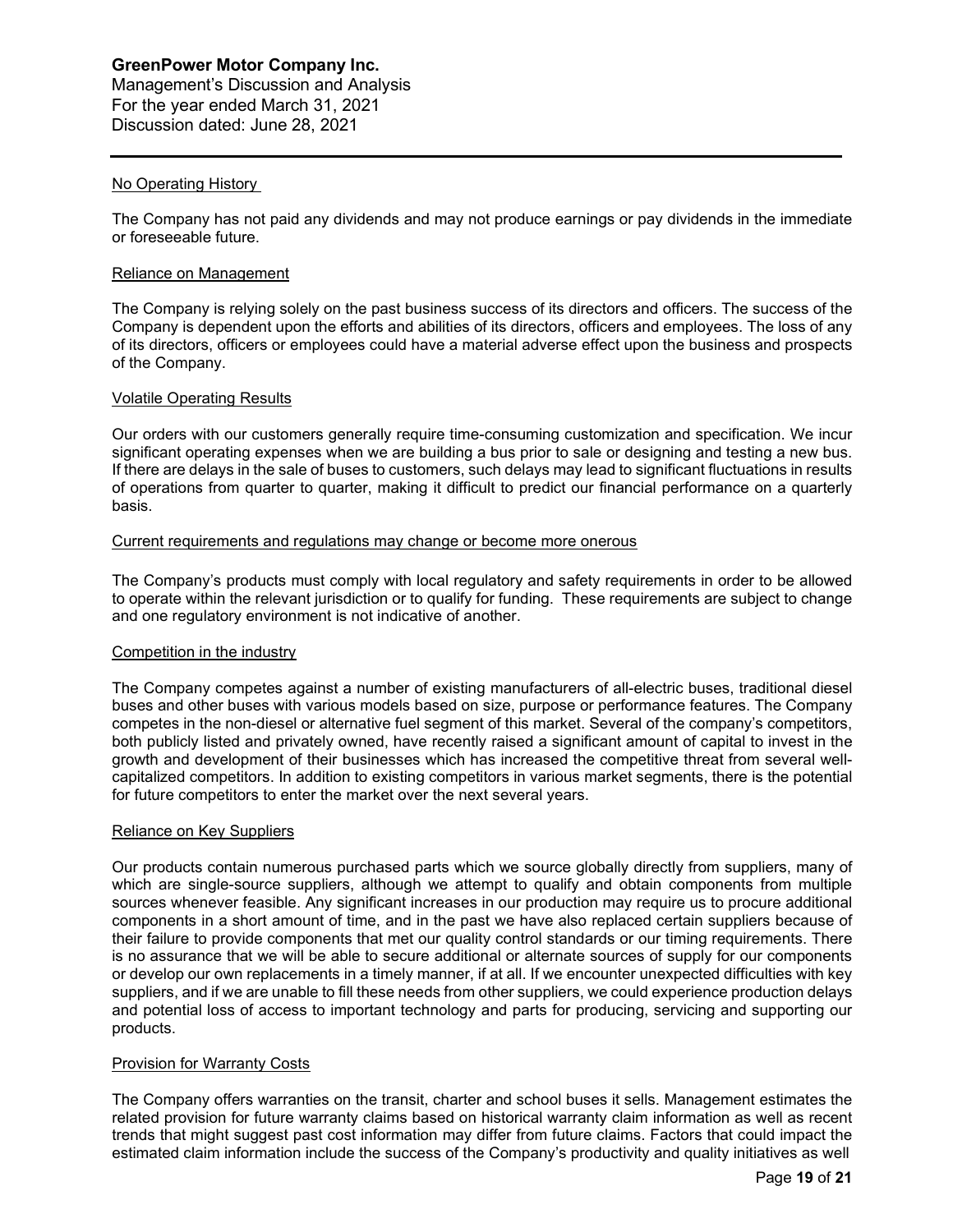Management's Discussion and Analysis For the year ended March 31, 2021 Discussion dated: June 28, 2021

as parts and labour costs. Actual warranty expense will differ from the provisions which are estimated by management.

## Sales, Marketing, and Government Grants and Subsidies

Presently, the initial price of the Company's products are higher than a traditional diesel bus and certain grants and subsidies are available to offset these higher prices. These grants and subsidies include but are not limited to the Hybrid and Zero-Emission Truck and Bus Voucher Incentive Project ("HVIP") from the California Air Resources Board ("CARB") in partnership with Calstart, the Specialty-Use Vehicle Incentive Program funded by the Province of British Columbia, Canada, the clean trucks NYSERDA program and the New York Voucher Incentive Program in the state of New York, the South Coast AQMD funding in California, Federal Transit Authority funding for eligible transit properties across the US, and VW Mitigation Trust Funds allocated to programs throughout the US. The ability for potential purchasers to receive funding from these programs is subject to the risk of the programs being funded by governments, and the risk of the delay in the timing of advancing funds to the specific programs. To the extent that program funding is not approved, or if the funding is approved but timing of advancing of funds is delayed, subject to cancellation, or otherwise uncertain, this could have a material adverse effect on our business, financial condition, operating results and prospects.

#### Litigation and Legal Proceedings

As of the date of this report the Company is not currently a party to any litigation or legal proceedings which are material, either individually or in the aggregate. However, the company may in the future be involved in litigation or legal proceedings that are material and may require recognition as a provision or contingent liability on the Company's financial statements. The Company has filed a civil claim against the prior CEO and Director of the Company in the Province of British Columbia, and the prior CEO and Director has filed a response with a counterclaim for wrongful dismissal in the Province of British Columbia. In addition, a company owned and controlled by a former employee who provided services to a subsidiary company of GreenPower until August 2013 filed a claim for breach of confidence against GreenPower in July 2020. The Company does not expect the outcome of either its claim, or the claims filed against it, to be material, and as of the date of this report the resolution of these claims, including the potential timing or financial impact of these claims is inherently uncertain.

## Tariffs and Trade Restrictions

The United States and China signed a trade agreement in January 2020 after a trade war between the two countries that led to the implementation of tariffs on approximately \$360 billion of Chinese imports to the United States. GreenPower's buses include parts and components imported from China, and tariffs are applied to imports of these products to the United States. These tariffs have increased the cost of GreenPower's buses imported to the United States and have had and will continue to have a negative impact on our gross margins, profitability, financial performance and financial position. Any escalation of the tariffs on imported goods from China and other countries to the United States, or the imposition of other types of trade restrictions, will cause further negative impacts to our gross margin, profitability, financial performance and financial position.

## Reliance on Shipping

We rely on global shipping for vehicles that we produce at contract manufacturers, and for certain parts and components sourced from our global network of suppliers. We have experienced an increase in shipping costs and have experienced delays of deliveries of parts and components from our global suppliers, and on vehicles arriving from our contract manufacturers. While these delays and cost increases are not currently at a level that they have caused a material disruption or negative impact to our profitability, these delays and costs may increase to a point that they may negatively impact our financial results and ability to grow our business.